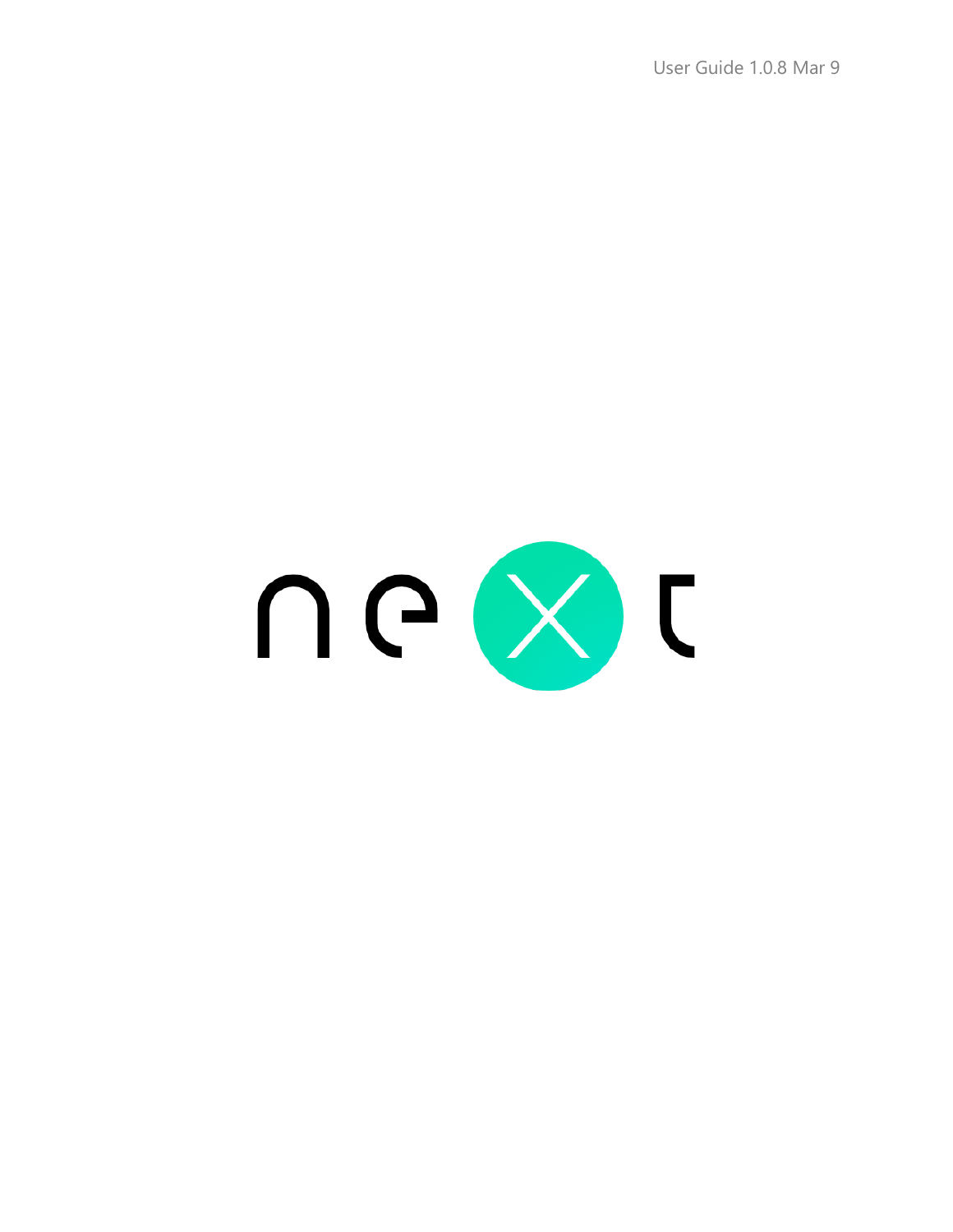# NextStandard 6

# Shared Components

This part of suite includes mostly non-visual components (TComponent descendants) that are shared between all components in Next Suite 6.

## NxColorScheme6

NxColorScheme6 component requires only to be placed on form where other visual Next Suite 6 components are placed. This component set color palette for all Next Suite components of owner Form. Color "palette" is specified by ColorScheme property.

| >> ColorScheme                       | csOutlook          |  |  |  |
|--------------------------------------|--------------------|--|--|--|
| <b>E</b> LiveBindings Design csExcel |                    |  |  |  |
|                                      | csOutlook          |  |  |  |
|                                      | csPowerPoint       |  |  |  |
|                                      | csVisualStudioBlue |  |  |  |
|                                      | csWord             |  |  |  |

Switching color schemes is only effective when *modern* style is selected for component. Many components in NextSuite 6 have Style published property which when set to stModern tell component to paint itself in modern (Microsoft Office™ 365) style.

This property can be found in NextGrid6, NextInspector6, NxPageControl6, but also in some smaller components such as NxFlipPanel6.

| $\sum$ Style                | <b>stModern</b> |
|-----------------------------|-----------------|
| $\boxed{\pm}$ StyleElements | stModern        |
| $\Box$ StyleOptions         | stNative        |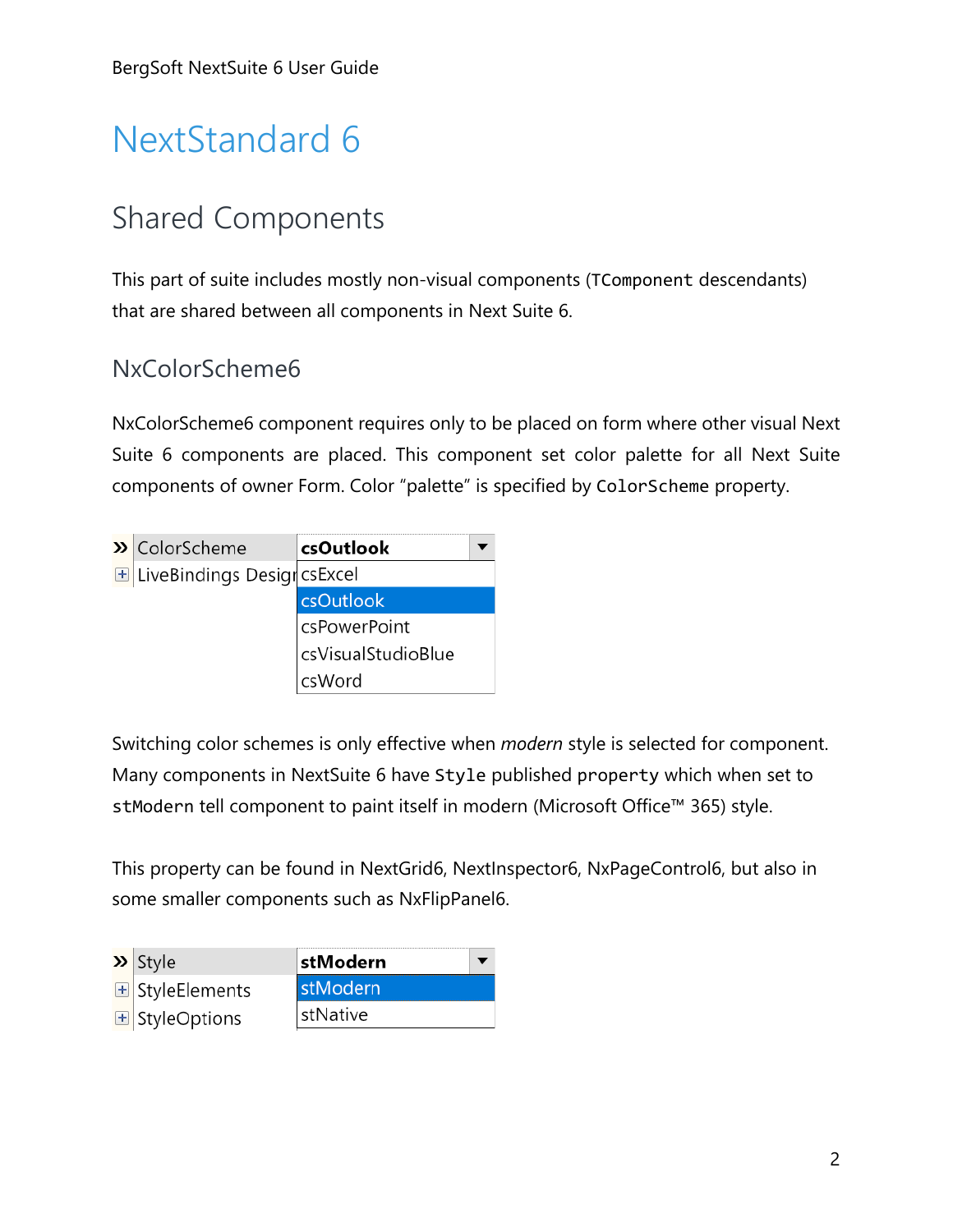Component will use colors from specified ColorScheme. For example, csExcel scheme will use green as dominant, csPowerPoint red, csWord blue etc. Example for csPowerPoint:

If Style is set to stNative, Windows (or Delphi VCL Style) will paint component elements such as headers, buttons etc.



If Delphi version support VCL Styles, these styles will have priority over Windows native styles (themes). Users with older versions of Delphi can only compile project with support for native styles.

If none of flags is set, component will be painted in classic style.

## NxStylesSheet6

Several components from Next Suite have capability for rendering simple HTML formatted content (for example NxHTMLLabel6 component from Next Collection 6 package). NextGrid6 even have column type capable of rendering HTML content inside cell.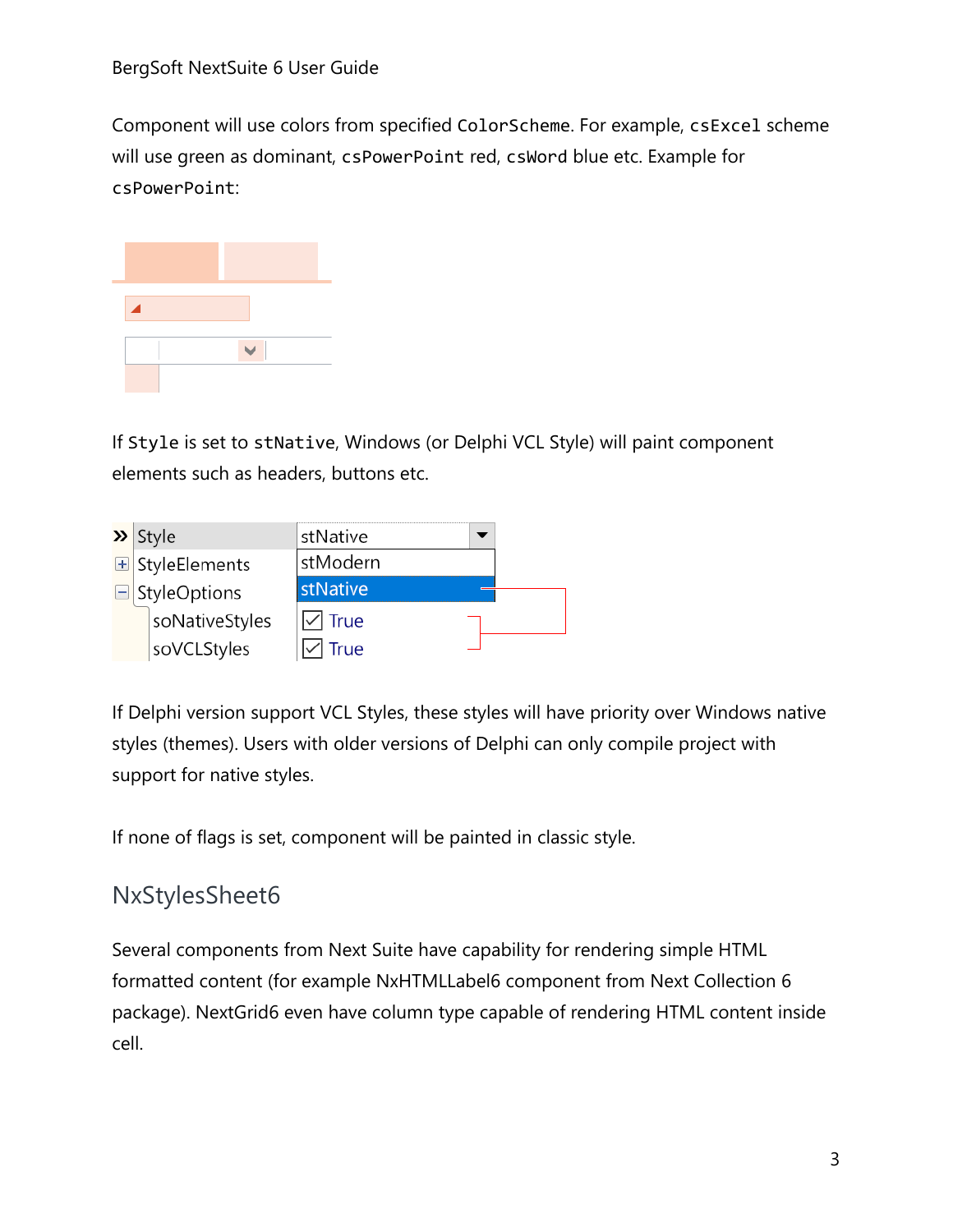This HTML content can be additionally formatted via NxStylesSheet6 non-visual component. Same as in standard CSS there are rules which can be applied to tags. These rules can be set inside Rules property:

| $\lambda$ Rules |  | (TNxCSSRules)<br> |  |
|-----------------|--|-------------------|--|
|                 |  |                   |  |

For Example, appearance of A HTML tag can be adjusted (font can be changed, text can be underlined etc.).

| Name            | a       |   |                  |
|-----------------|---------|---|------------------|
| $\sum$ Selector | skTag   | ▼ | <a> html tag</a> |
| TextAlign       | skClass |   |                  |
|                 | skID    |   |                  |
|                 | skTag   |   |                  |

If Selector property is set to skClass, class attribute of HTML element can be set.

sample <span class="red-bold">text</span>

| Color           | clRed          |
|-----------------|----------------|
| FontWeight      | fwBold         |
| Name            | red-bold       |
| $\sum$ Selector | <b>skClass</b> |

If component support html formatting, there is always a StylesSheet property where NxStylesSheet6 component can be set.



Properties for single Rule are very similar to ones in CSS.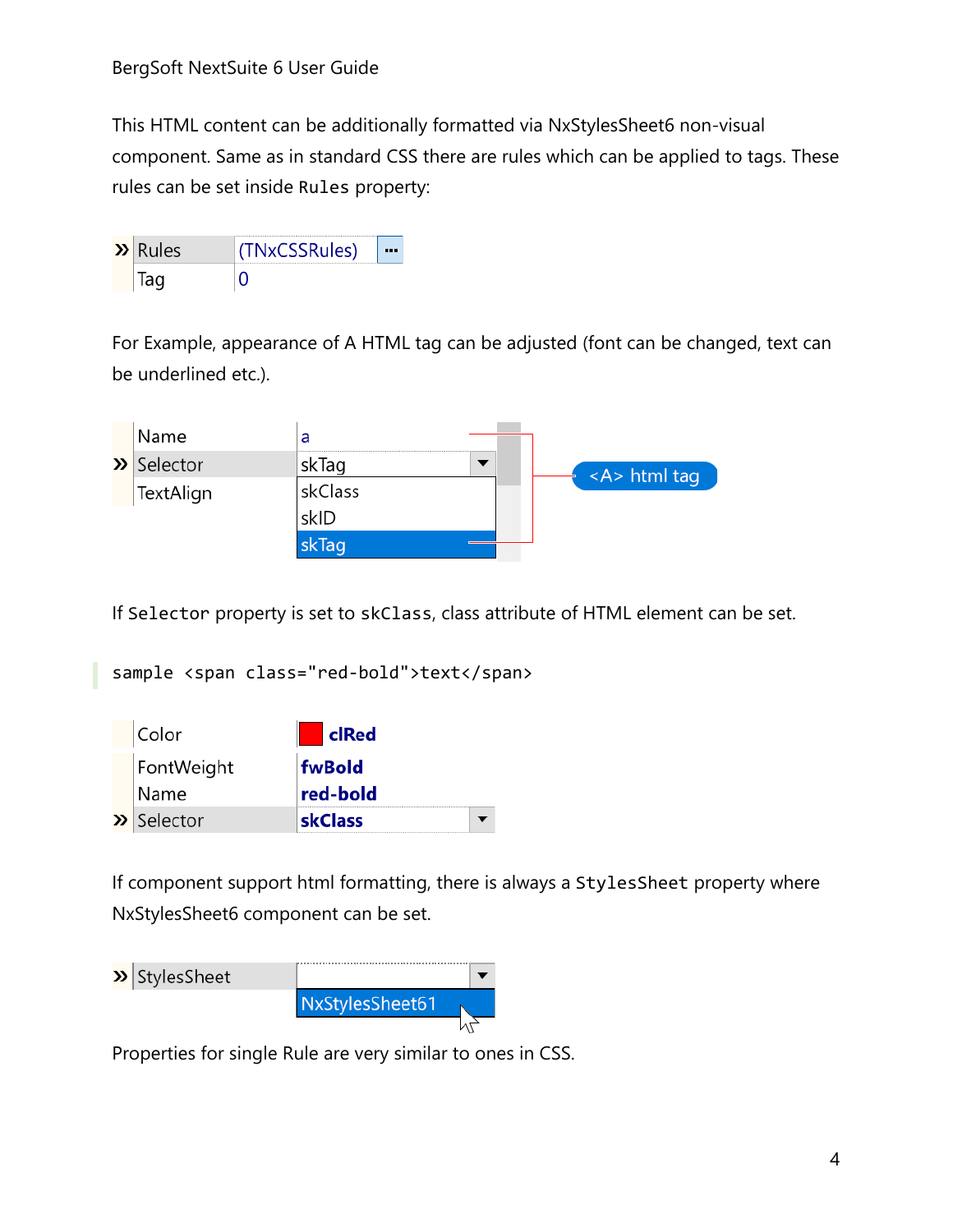# NextEditors 6

Set of stand-alone editor components that are also ready to be used as In-place edit components for bigger components such as NextGrid6, NextDBGrid6 or NextInspector6.

Next Editors components are placed inside "Next Editors 6" Tool/Component Palette Category.

Common for all editors are that they implement INxInplaceEdit interface (one that is property for Column in NextGrid, or for Node inside NextInspector).

Most of them have TNxCustomEdit6 as ancestor so they share bunch of properties and events. Also, they can accept other controls (such as NxDropDownButton6, also in Next Editors 6 palette).



#### TIP

Place any control inside any NxEdit6 (NxButtonEdit6, NxSpinEdit6…) descendants and set Align property of child to either alLeft or alRight.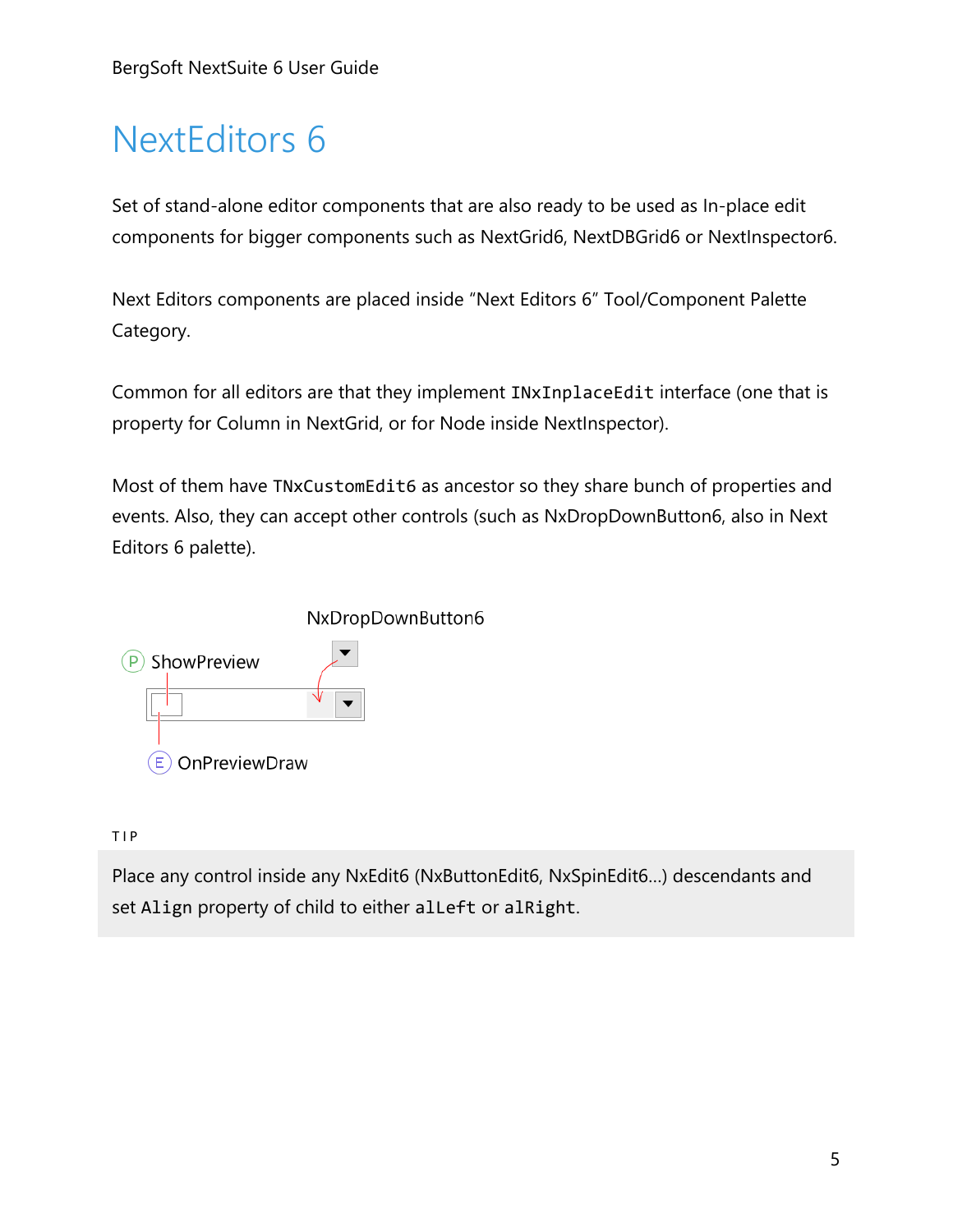### NxGridPicker6

Version v6.0.13 brings new NxGridPicker6 component, a mini-grid picker control.

Columns can be added and configured via standard TCollection property Columns.

Rows can be easily added via AddRow method:

#### DELPHI

```
NxGridPicker61.AddRow(['Audi', 'Germany']);
NxGridPicker61.AddRow(['Toyota', 'Japan']);
```
After user select value, OnSetValue event occurs:

#### DELPHI

```
procedure TForm1.NxGridPicker61SetValue(Sender: TObject;
   SelectedIndex: Integer; var Value: WideString);
begin
  // by default 1st (index = 0) cell will be used
  Value := NxGridPicker61.Row[SelectedIndex].Cells[2];
end;
```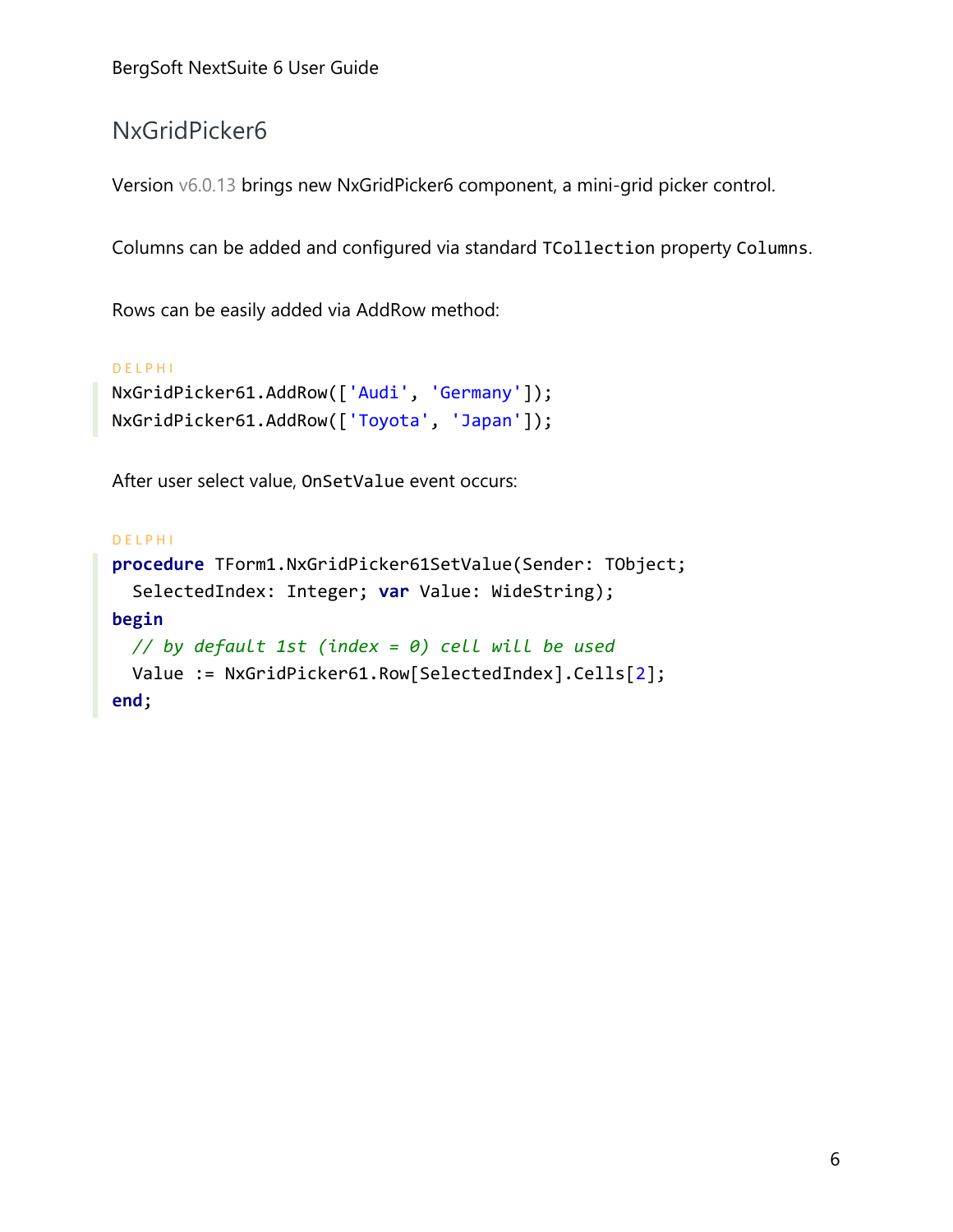# NextGrid 6

NextGrid version 6 is VCL component, completely written from scratch.

Component is continuing with name and most of the features from previous version 5, but code is almost completely rewritten, that said it's cleaner, faster, easier to expand for new features, and it is more reliable.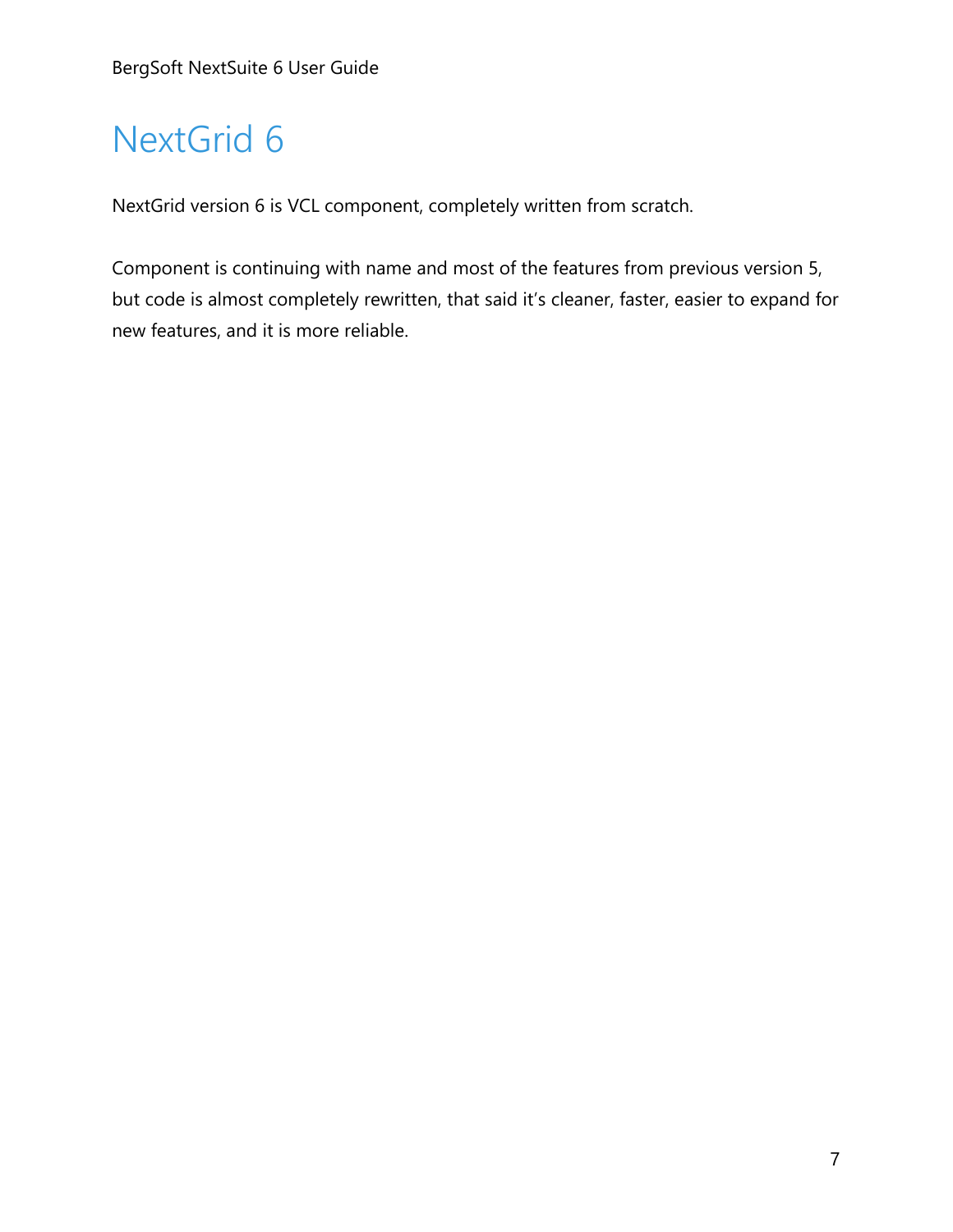# Design-time

NextGrid component is very similar to standard VCL ListView component where columns are usually placed and configured in design-time via built-in Editor, and data is later managed in run-time.

In standard ListView, data presentation style is set by ViewStyle property (which can be vcIcon, vsList, vsReport…). Since in NextGrid6 not all properties are shared between views (for example Report view doesn't have SlidesHeight property), each view is separate object which first need to be added and then (optionally) configured. This is done very easy via Views Editor.

Also, since there are dozens of column-types (where each one includes own properties and paint data in different way), design-time editors for Columns are vastly improved over Delphi standard design-time editors.

### Views Editor

Views Editor can be opened in couple of ways:

a) By right clicking on NextGrid6 and choosing "Views Editor…" Option:



b) By clicking on ellipsis button beside Views property in Object Inspector:



c) Or by clicking on ellipsis button inside NextGrid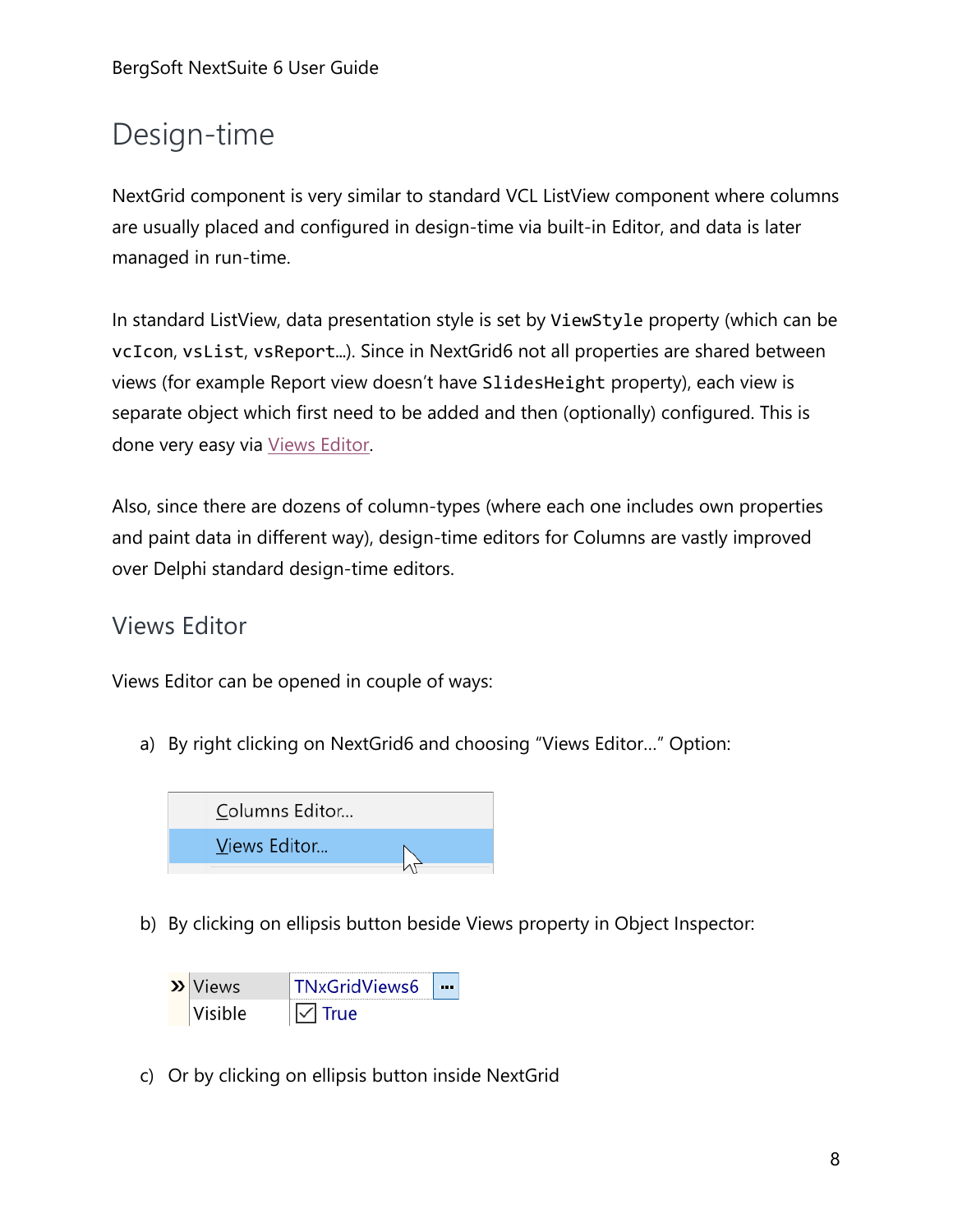

In Editor, new view (Report or Slides) can be added by clicking on one of first two buttons:



Then, it can be configured in Object Inspector who will list properties of selected View.

If name of view is set, IDE will create variable for each view:

```
DELPHI
type
  TForm1 = class(TForm)
     NextGrid61: TNextGrid6;
     NxReportGridView61: TNxReportGridView6;
     NxSlidesGridView61: TNxSlidesGridView6;
     procedure FormCreate(Sender: TObject);
  private
     { Private declarations }
   public
     { Public declarations }
   end;
```
After all views are added and set, active view (one that will be shown in grid) can be set by ActiveView property:

|       | E ActiveView NxReportGridView61 |  |  |
|-------|---------------------------------|--|--|
|       | ActiveViewI NxReportGridView61  |  |  |
| Align | NxSlidesGridView61              |  |  |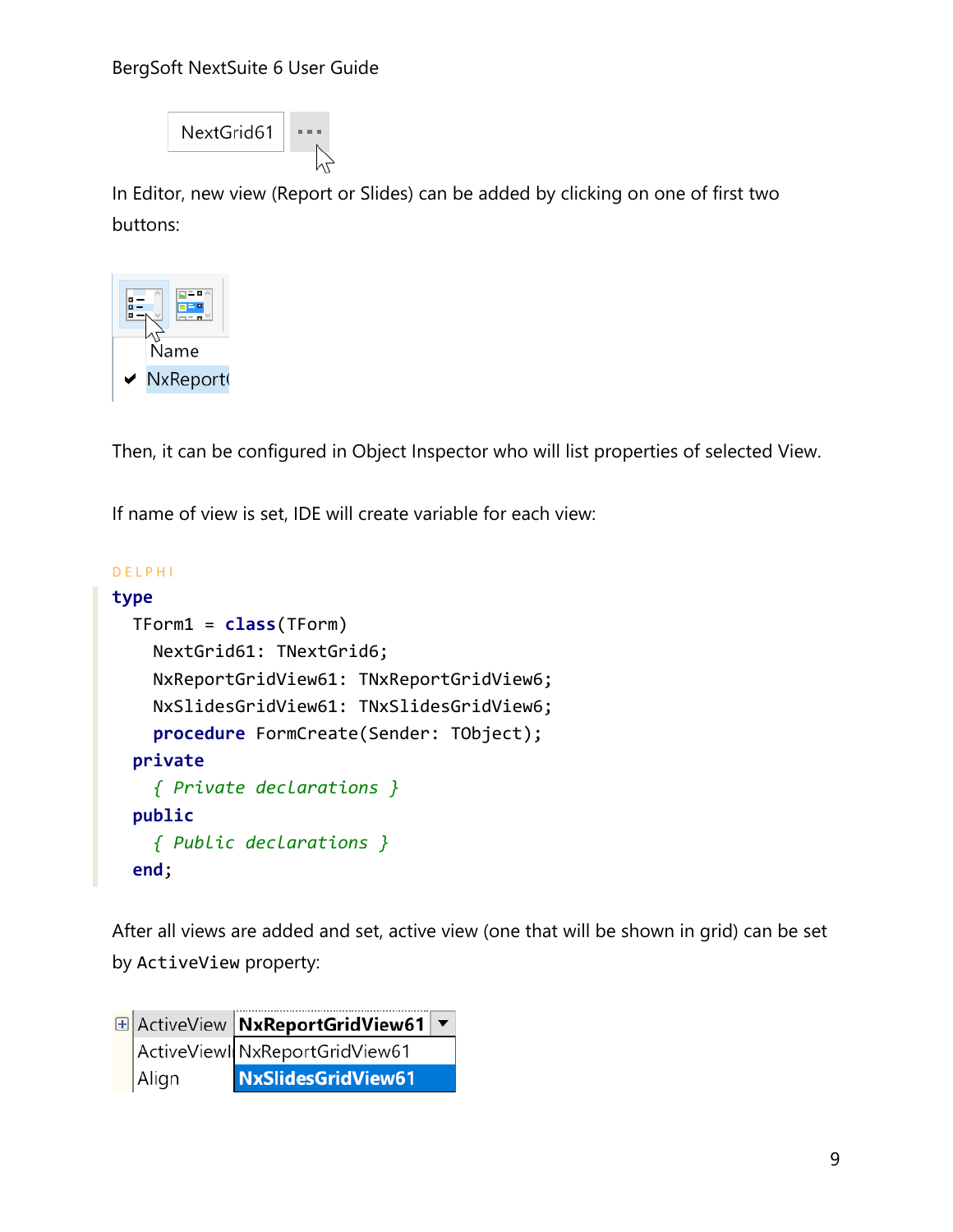Faster way to do it, is by clicking on checkmark button beside view inside editor.



If at least one view is active at the time, Component Editor (right-click popup) will show additional options:

Show Grid Show Header

Show **Footer** 

Show Insert Row

Show Indicator

## Columns Editor

Columns Editor can be open is several ways:

- a. By simply double-clicking on the grid control while it's placed on form.
- b. Similar to Views Editor, Columns Editor can be open by right-clicking on grid and choosing "Columns Editor":



Inside editor, after column is selected they can be configured inside IDE Object Inspector, or after clicking on icon inside  $1<sup>st</sup>$  column, inside mini quick-editor.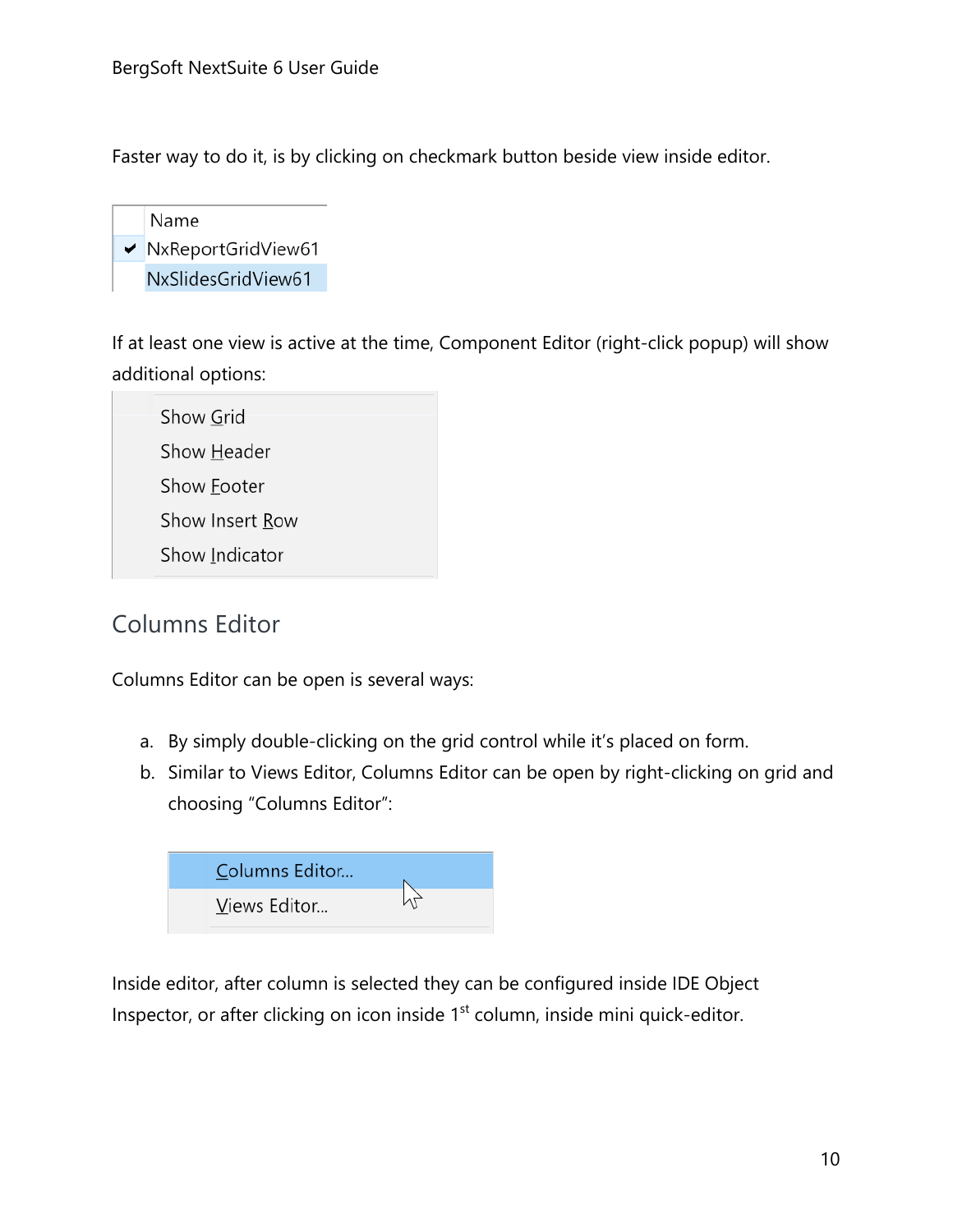## Parts of Column

All columns share some parts (and properties) such as Header and Footer.



Inside Header property (object) there can be found properties such as Caption (text inside header rectangle), Glyph, Font etc.

Caption property can be easily (and quickly) set by double clicking on cell inside Header Column inside Columns Editor:

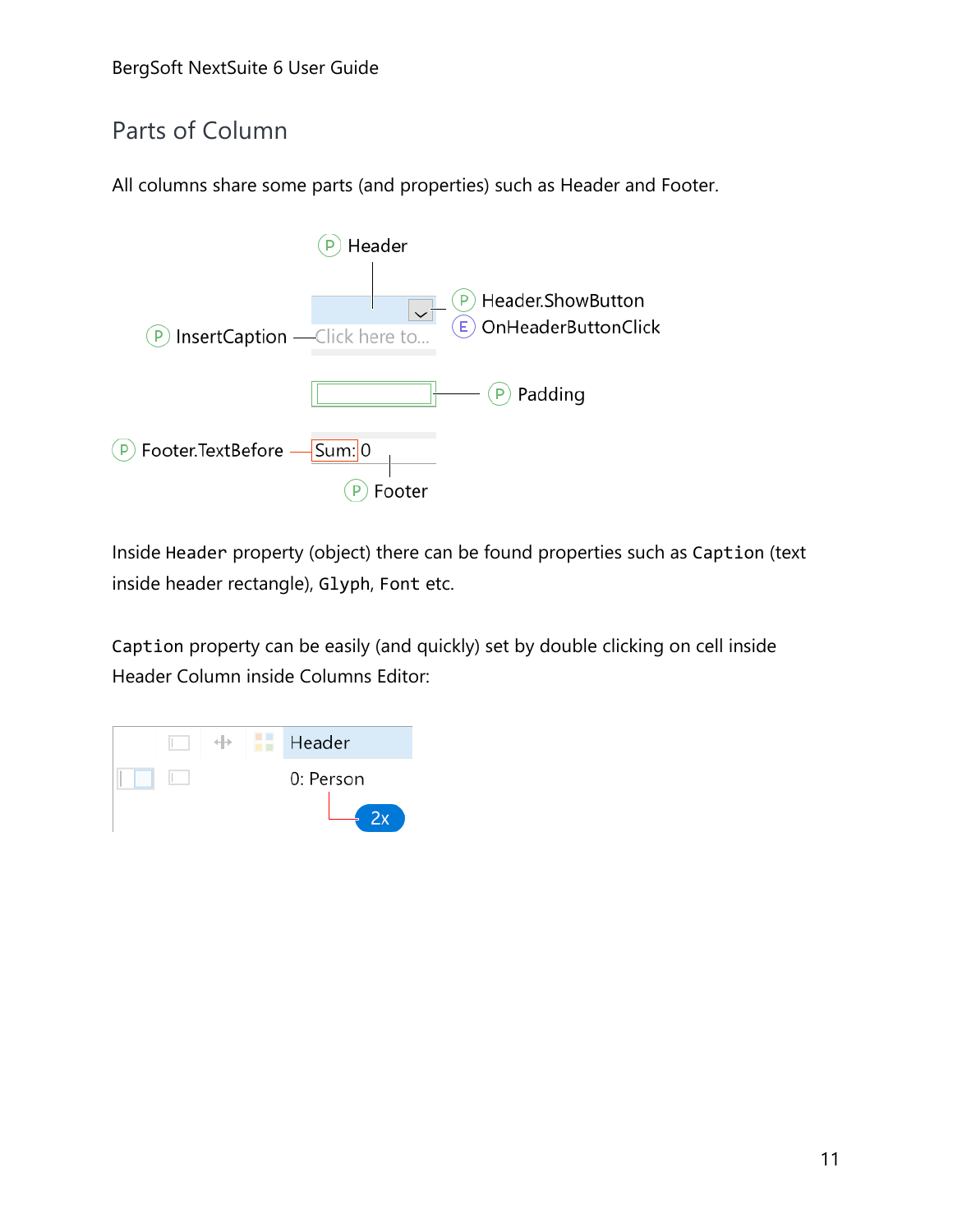## Run-time

Working with Views and Columns is also easy in run-time via Views and Columns properties.

```
Views in run-time
```
Easiest way to a new view is to use Add method:

```
DELPHI
uses NxGridView6;
...
// Report GridView
NextGrid61.Views.Add(TNxReportGridView6);
// or SlidesView
NextGrid61.Views.Add(TNxSlidesGridView6);
```
Add method create view of specified class type, and return newly created view so view can be configured immediately:

```
DELPHI
with NextGrid61.Views.Add(TNxReportGridView6) do
begin
   GridLines := True;
   ShowFooter := True;
   SelectionStyle := stAlphaBlended;
   // etc.
end;
```
Views also provides access to already existing views via array property:

```
DELPHI
NextGrid61.Views[0].GridLines := True;
```
For setting view-type specific properties typecasting can be used: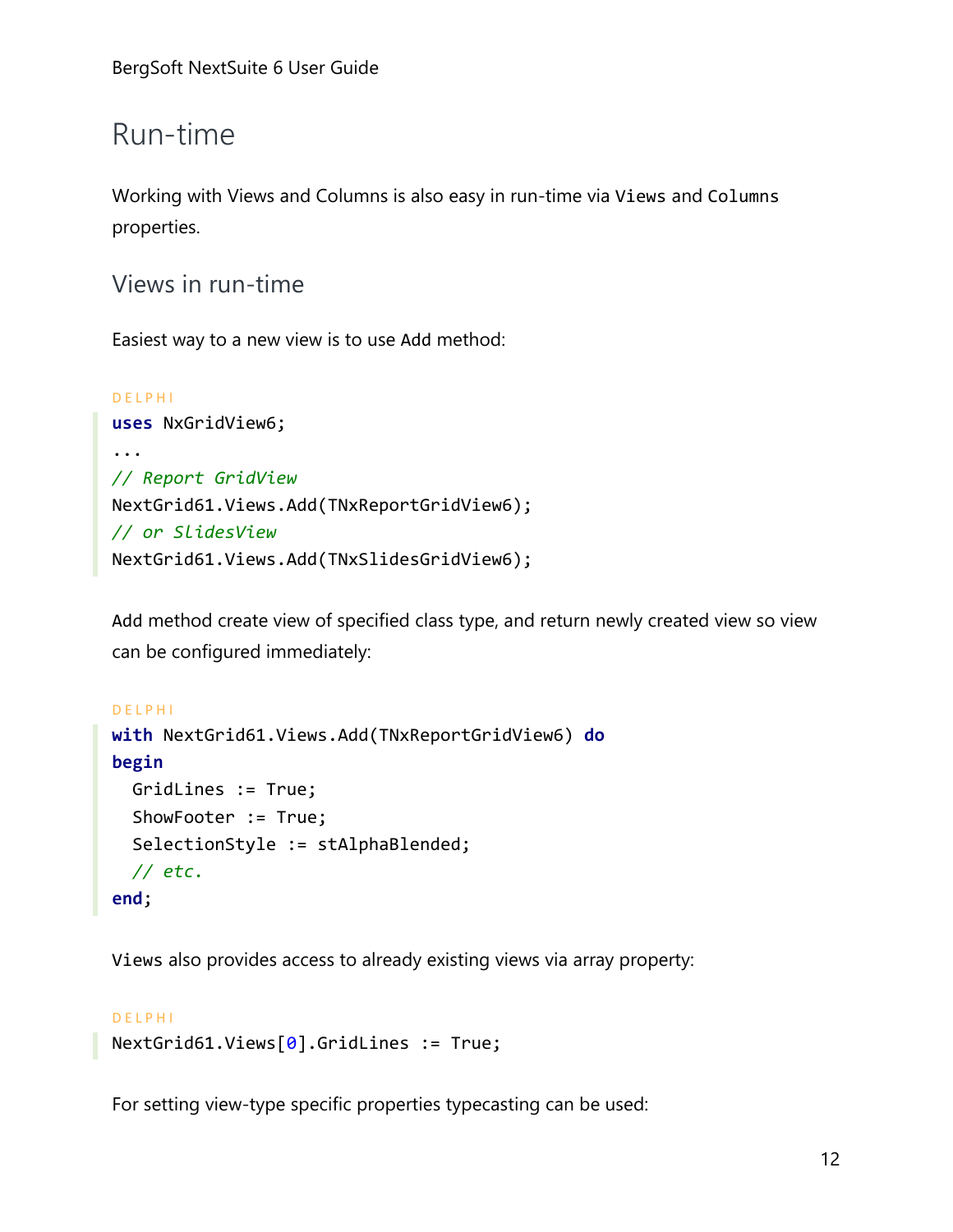#### DELPHI

TNxSlidesGridView6(NextGrid61.Views[0]).SlideHeight := 120;

Switching views is same as in design-time done by ActiveView property of grid:

#### DELPHI

```
NextGrid61.ActiveView := NextGrid61.Views[2];
```
There is also ActiveViewIndex property which can be set to the index of view.

## Columns in run-time

Column can be added by calling Add method of Columns property:

#### DELPHI

```
NextGrid61.Columns.Add(TNxNumberColumn6, 'Quantity', 'QTY');
NextGrid61.Columns.Add(TNxTextColumn6, 'Person');
```
First parameter is required and specifies column class (type) to be added. Other two parameters are optional and they specify Header.Caption and Header.ShortCaption property.

## Working with Rows

### Adding new rows

New row (or multiple rows at once) can be added in several ways.

Method used to add one, or specified number of rows at the end of grid is AddRow:

#### DELPHI

```
NextGrid61.AddRow;
NextGrid61.AddRow(100);
```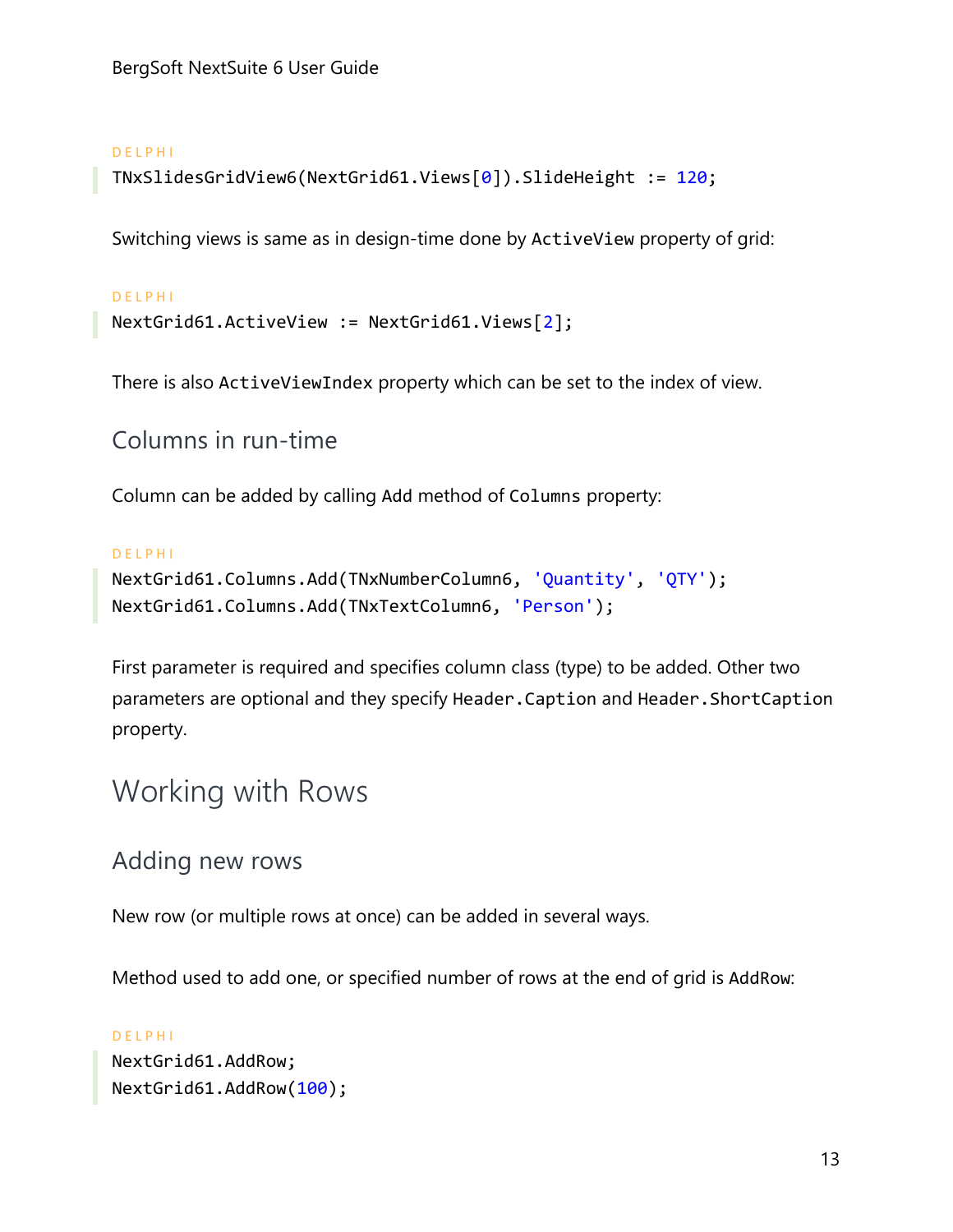HINT

Calling AddRow method once with Count parameter set is faster than calling AddRow multiple times (inside loop for example).

New row(s) can be also inserted at any position inside grid by InsertRow method:

#### DELPHI

```
NextGrid61.InsertRow(NextGrid61.SelectedRow);
NextGrid61.InsertRow(0, 2); // Insert 2 rows at index 0
```
HINT

Methods for adding new rows are updating handy LastAddedRow method.

### Managing rows

Existing rows can be deleted or moved by using one of following methods.

For single row deletion, DeleteRow method is used:

#### DELPHI

NextGrid61.DeleteRow(NextGrid61.SelectedRow);

There is couple of shorthand deletion methods such as DeleteSelected, DeleteLastRow which names are self-explanatory.

ClearRows method deletes all rows in grid.

Every row is object with own properties that can be accessed via Rows array property. Example:

#### DELPHI

```
NextGrid61.Row[2].Height := 24;
```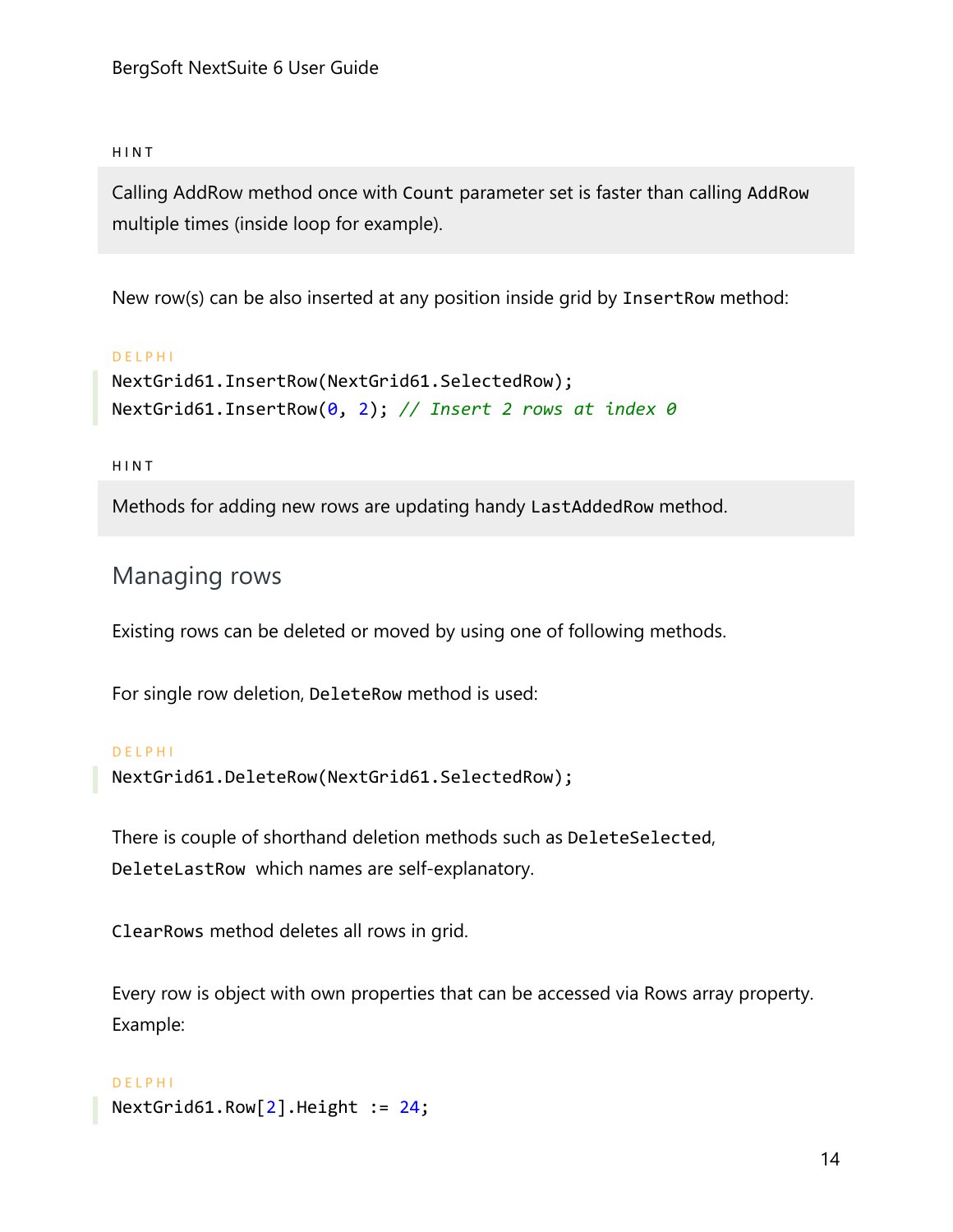In row object there are other important properties such as Visible, Selected, Data etc. Full list can be found inside reference.

Sometimes it is useful to check if row with specified index actually exists. For this purpose, there is RowExists method.

```
DELPHI
var IndexToDelete: Integer;
// code
if NextGrid61.RowExists(IndexToDelete) then
NextGrid61.DeleteRow(IndexToDelete);
```
# Working with Cells

## Accessing Cells

Each cell in NextGrid6 is single object with own properties and methods.

Cell can be accessed via Cell, a two-dimensional array property:

```
NextGrid61.Cell[IndexOfColumn, IndexOfRow].Property :=
```
There are also similar properties such as Cells which return value of AsString property of Cell.

```
DELPHI
MyStringVar := NextGrid61.Cells[2, 1];
// above is equal to:
MyStringVar := NextGrid61.Cell[2, 2].AsString;
```
There is also a property CellBy that take Variant as parameter while calling. Parameter can be one of the strings such as first, last or selected. For column can be a column name. And as for Cell property it can be index.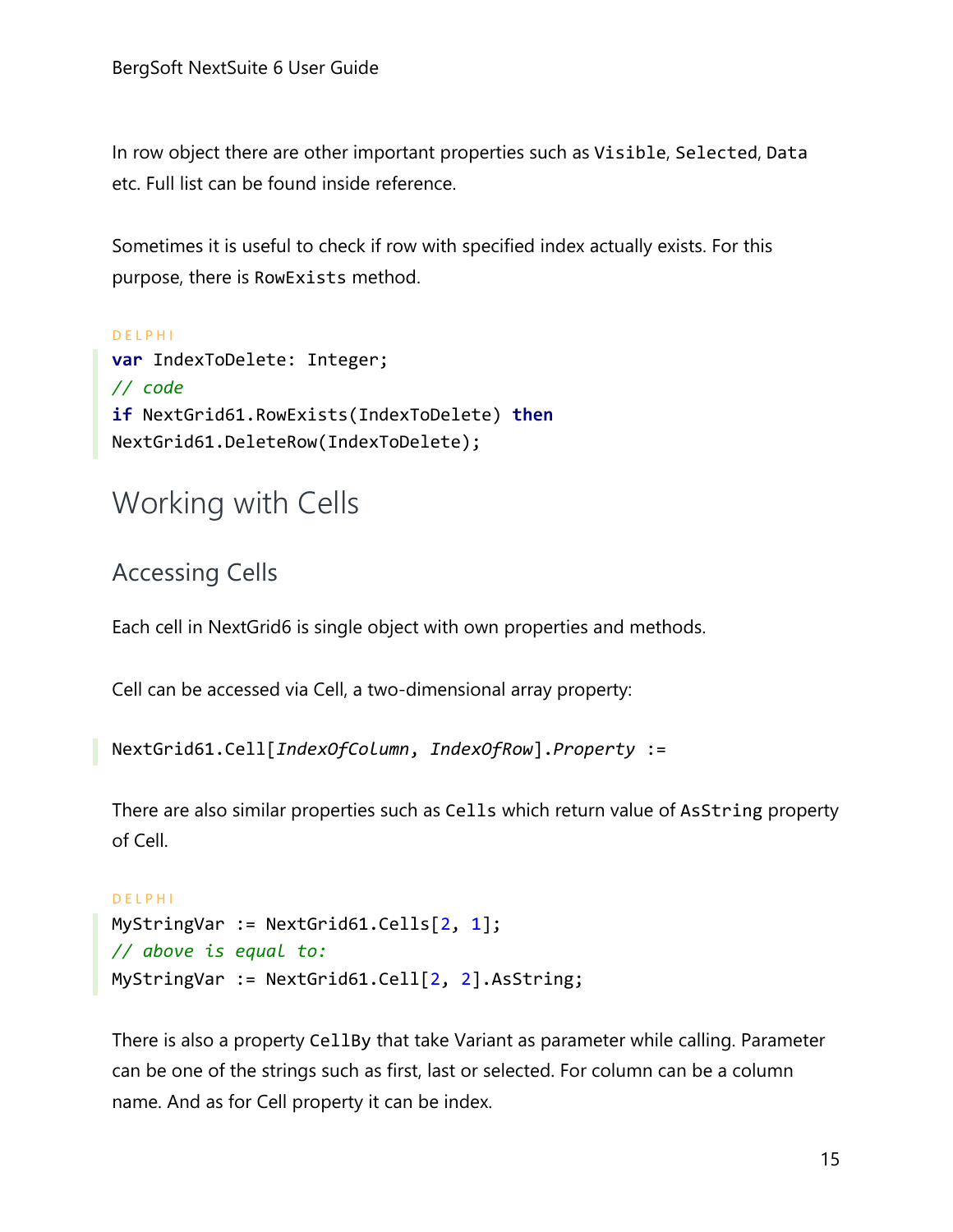#### Examples:

#### DELPHI

```
NextGrid61.CellBy['MyCheckBoxColumn', 'selected'].AsBoolean := 
CheckBox1.Checked;
NextGrid61.CellBy[2, 'selected'].AsString := Edit1.Text;
if NextGrid61.CellBy['first', 'selected'].AsBoolean then //
```
## **Optimization**

Managing large number of cells can be optimized by using BeginUpdate and EndUpdate. First method lock scrollbar, postpone unnecessary calculations and redrawing(s), all until paired EndUpdate is called.

```
DELP H I
NextGrid61.BeginUpdate;
NextGrid61.AddRow(100000);
for i := 0 to NextGrid61.RowCount - 1 do
begin
  // set, change cells
end;
NextGrid61.EndUpdate;
```
## Selecting cells

Selected cell is indicated by SelectedCol and SelectedRow properties. Initially both properties are set to -1.

User changes these properties by selecting cells with mouse or keyboard. These two properties are also often changed by developer directly, or by calling SelectCell method directly.

Before selection is changed, OnSelectQuery event is called. Inside this event Accept parameter can be set in order to prevent selection to change. Example: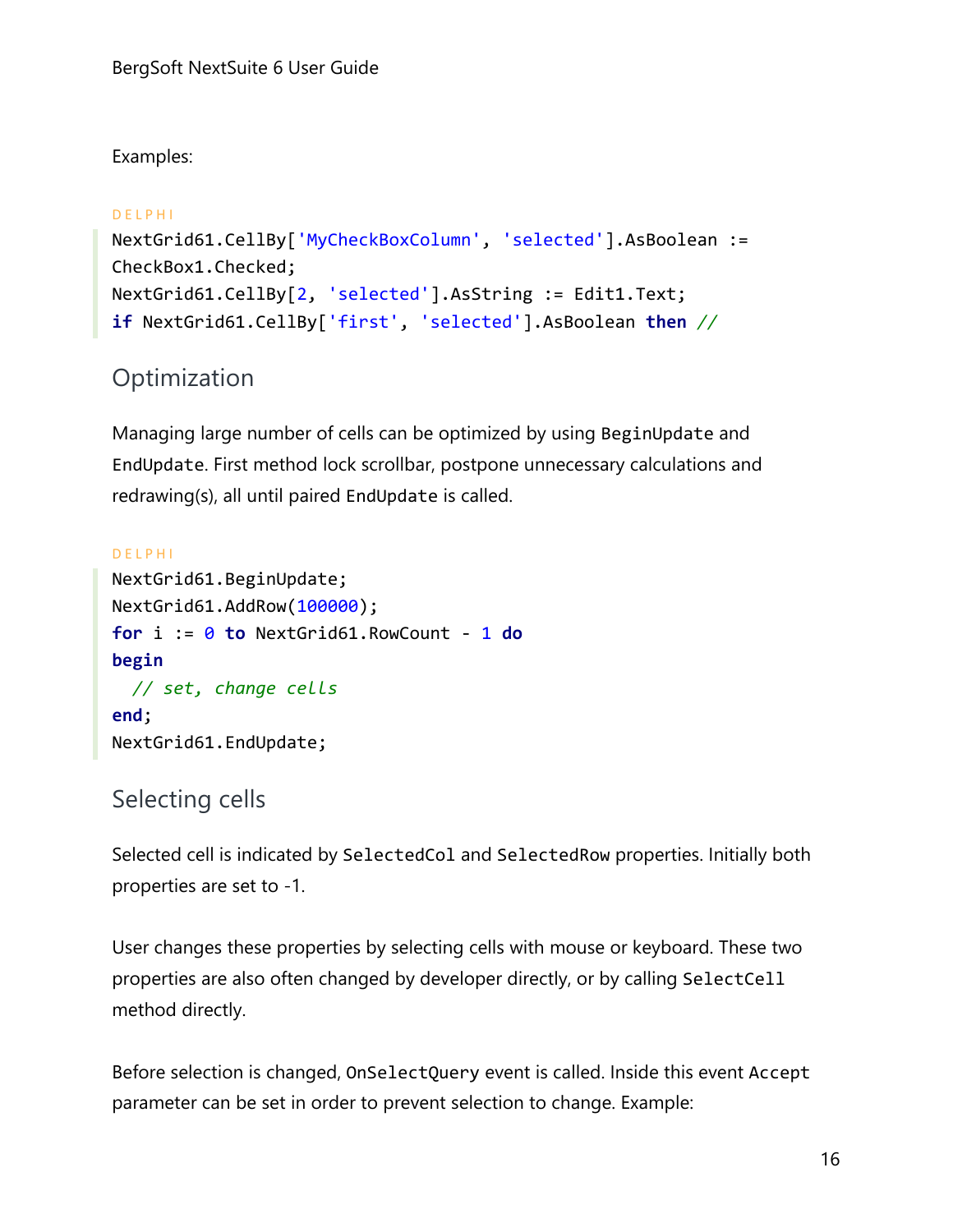```
DELPHI
procedure TForm1.NextGrid61SelectQuery(Sender: TObject; ACol,
  ARow: Integer; var Accept: Boolean);
begin
  if (ACol = 2) and (ARow = 2) then Accept := False;
end;
```
If SelectFullRow is True, all cells in row will be highlighted. Even if this property is True, SelectedCol property may be changed if user select cell in other column. InvertSelection property will indicate selected cell event if SelectFullRow is turned on.

If both SelectFullRow and MultiSelect properties are True, user will be able to select multiple rows by using Shift and Control keys. In so called multi-select mode developer can read Selected Boolean property of each Row and do custom actions based on value.

```
DELPHI
var
   i, SelectedCount: Integer;
begin
  SelectedCount := 0;
   for i := 0 to NextGrid61.RowCount – 1 do
  begin
     if NextGrid61.Row[i].Selected
       then SelectedCount := SelectedCount + 1
   end;
   Edit1.Text := IntToStr(SelectedCount); 
end;
```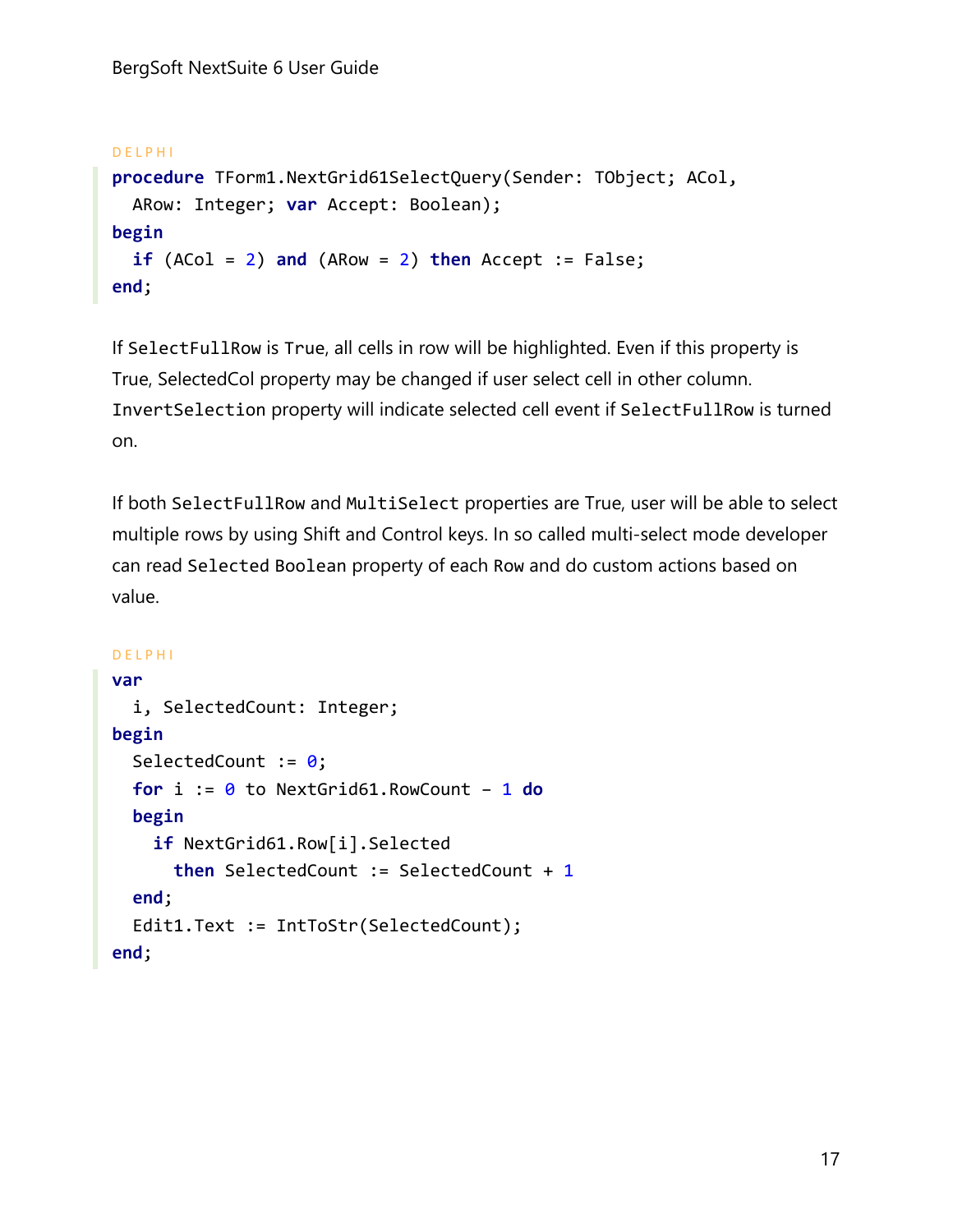## Editing

Cells in column can be edited if Editing property of column is set to True. Doubleclicking on icon inside Columns Editor can quickly toggle this property (and also indicate current state):



Editing can be also enabled/disabled on cell level via Enabled property of Cell:

```
DELPHI
NextGrid61.Cell[0, 0].Enabled := False;
```
User can start editing cell by either clicking on it, or by start typing while cell is selected. If column support editing, it will automatically create own edit control and place it inside cell.

With using column InplaceEdit property developer can override default choice for control.



Custom edit control can be also set inside OnGetInplaceEdit event which is very handy:

```
DELPHI
uses NxEdit6;
```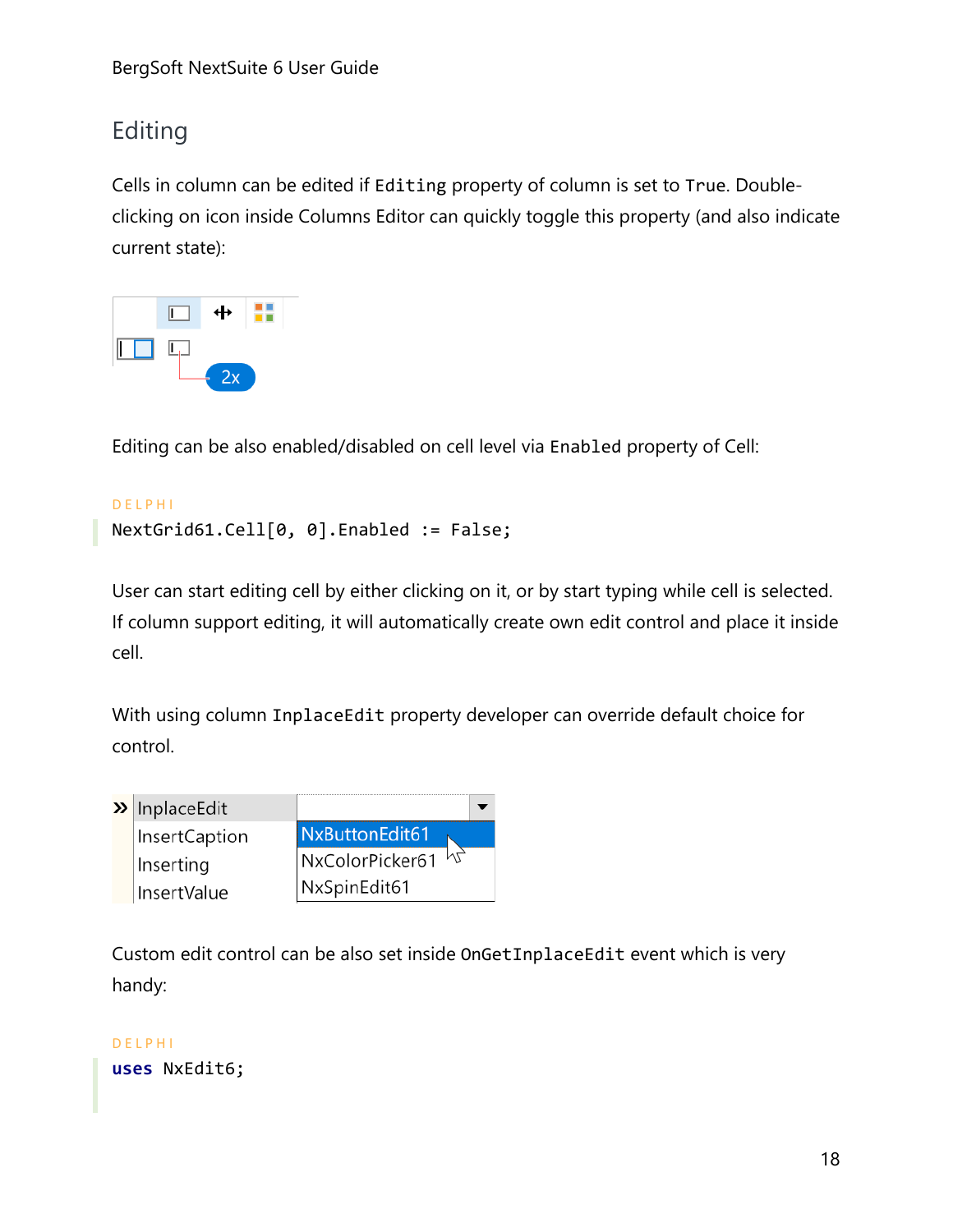```
procedure TForm1.NextGrid61GetInplaceEdit(Sender: TObject; ACol,
  ARow: Integer; var InplaceEdit: INxInplaceEdit);
begin
   if ACol = NxTextColumn61.Index then
     InplaceEdit := TNxSpinEdit6.Create(Self);
end;
```
When editing finally starts OnEditEnter event is called and InplaceEdit property of Grid can be read. This property reference edit control used in editing.

```
DELPHI
uses NxEdit;
...
procedure TForm1.NextGrid61EditEnter(Sender: TObject; ACol, ARow: 
Integer);
begin
   if ACol = NxNumberColumn61.Index then
  begin
     { We know that this column uses TNxSpinEdit6
       as edit control }
     TNxSpinEdit6(NextGrid61.InplaceEdit).Max := 20;
   end;
end;
```
### Interactive property

Some columns that doesn't have Edit component for keyboard editing (CheckBox column for example) can disable user interactions by setting Interactive property to False.

Some column types like NxTrackBarColumn include both editing area and interactive part of cell. In that case both properties can be set independently.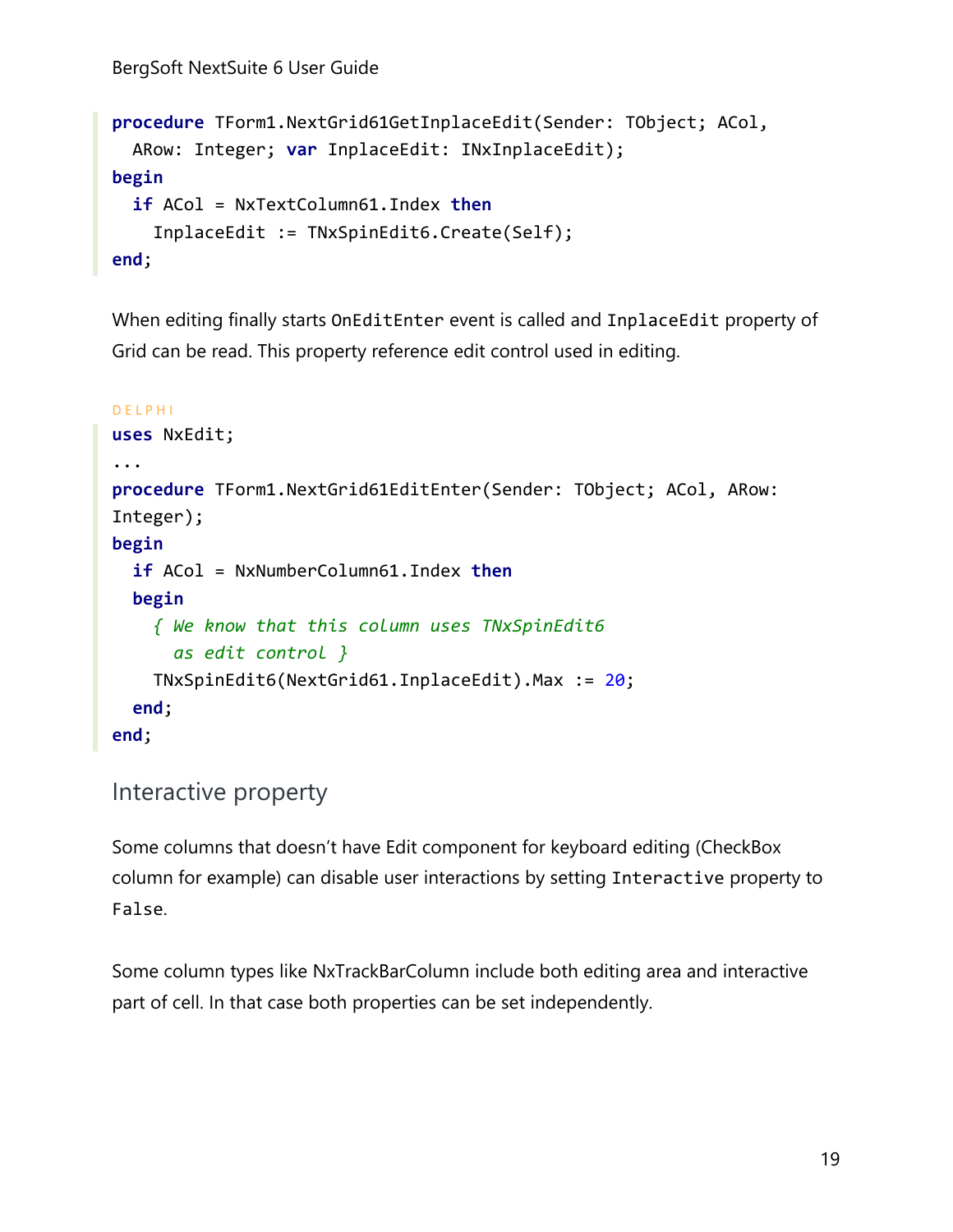

## Importing and Exporting data

NextGrid 6 include several methods for importing (loading) and exporting (saving) columns or cells. They are all grouped inside Serialize property.

This property include couple of sub-properties such as:

- SeparatorChar (default ",")
- Encoding (default ekUnicode)
- etc.

Grid columns (layout/structure) can be saved via several methods (SaveToINI, SaveToRegistry, SaveToXML):

```
DELPHI
NextGrid61.Serialize.SaveToINI('ini file.ini');
// and loading:
NextGrid61.Serialize.LoadFromINI(OpenDialog1.FileName);
```
Cells (content) can be saved to Comma-Separated-Values (CSV) file:

#### DELPHI

NextGrid61.Serialize.SaveToCSV('text\_file.txt');

There is also LoadFromCSV counterpart method.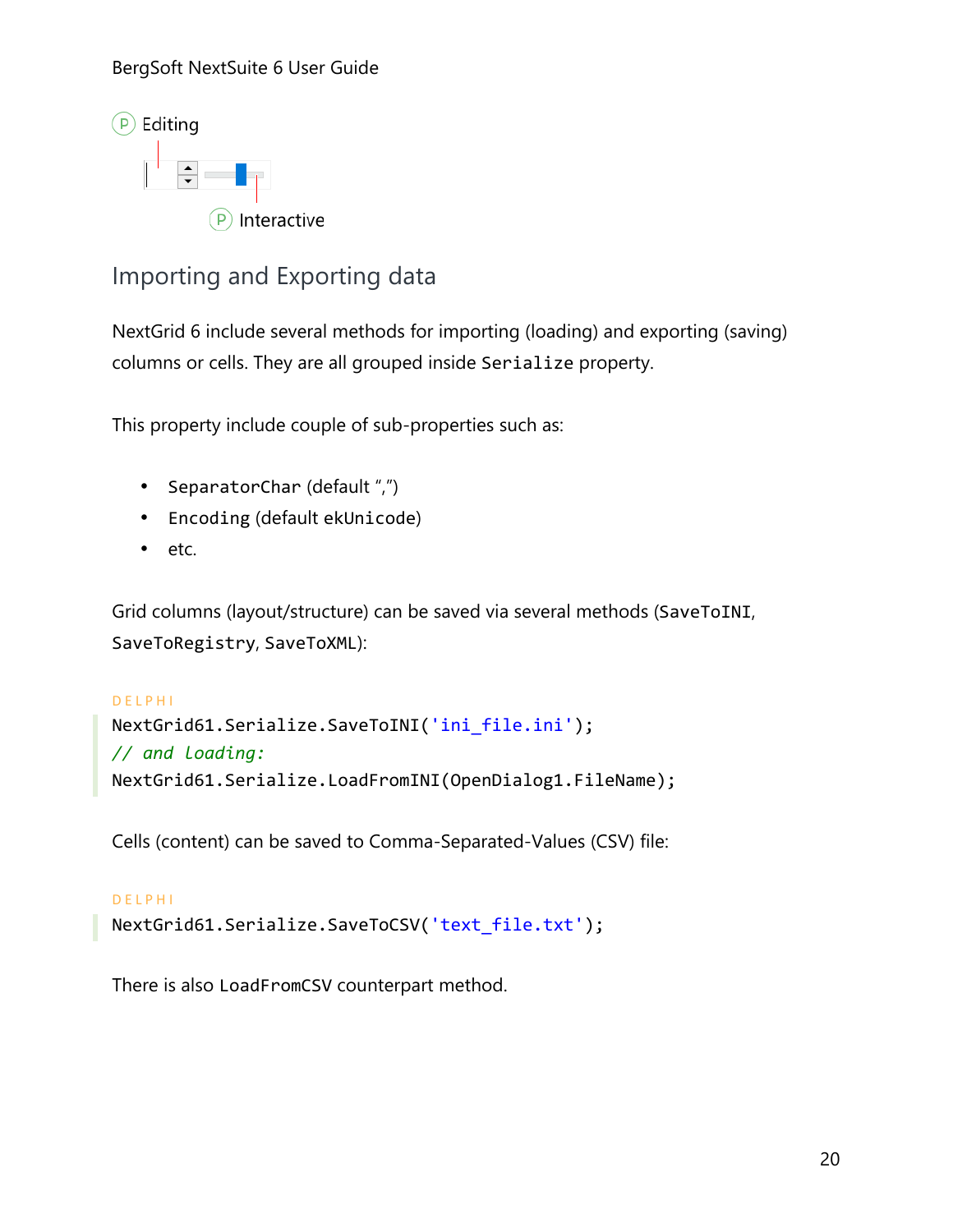## Saving to and loading from XML

Version 6.0.16 of NextGrid6 includes SaveToXML and LoadFromXML methods.

Both methods include optional TNxDataKind parameter Kind (dtLayout and dtContent). This parameter specifies whether layout (Columns) or content (cells) will be saved/loaded.

TIP

For Demo project, open Demos\Next Grid\Delphi XE6\Save and Load from XML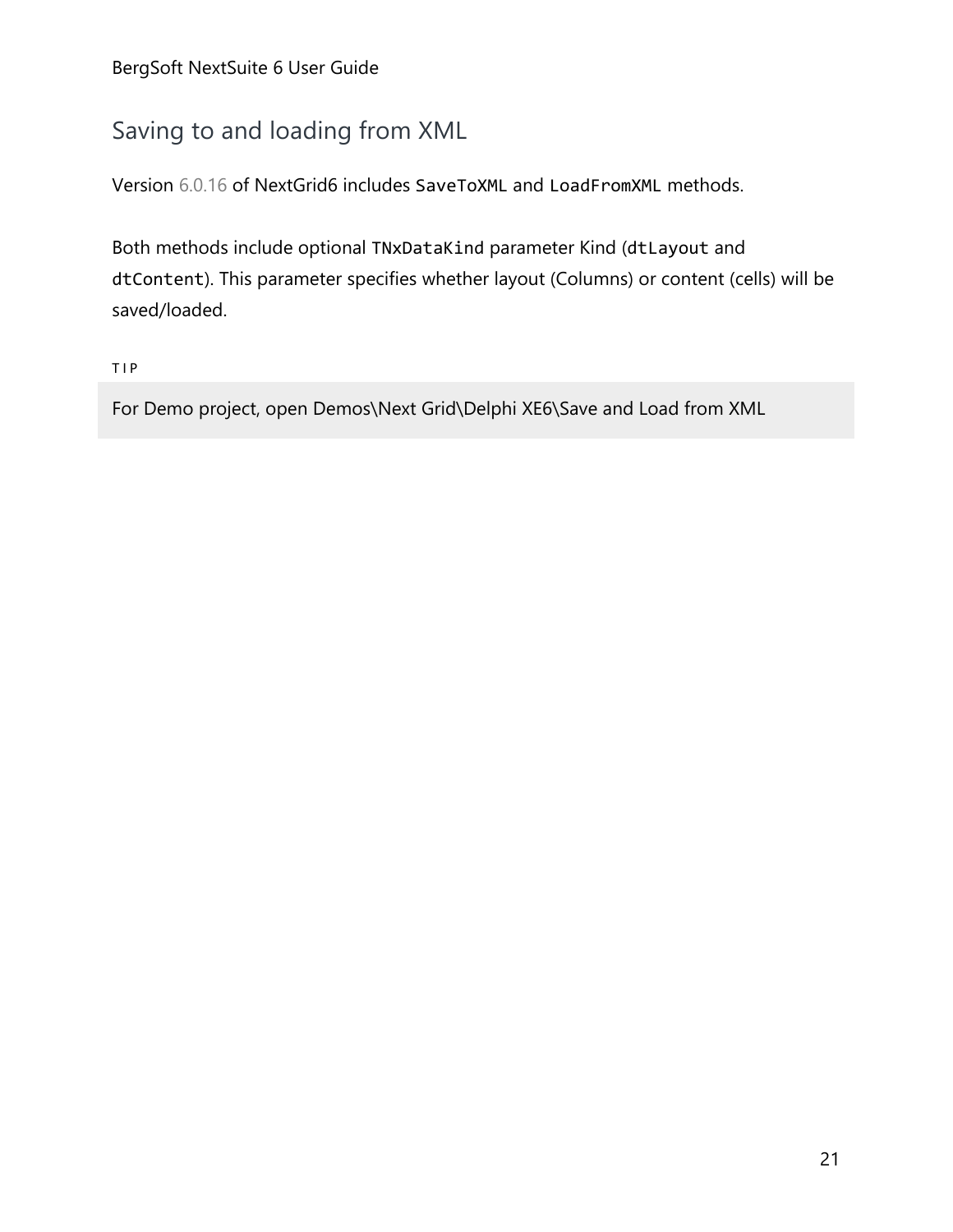# NextDBGrid 6

NextDBGrid 6 component inherits NextGrid 6, with almost all properties and methods, but extended with DB support.

As many other data-aware controls, NextDBGrid include DataSource property which connects grid with TDataSet (Table, Query…).

# Design-time

Same Columns and Views design-time editors are available for NextDBGrid.

# Columns

If grid have no columns, and aoAutoAddFields is set inside ActivationOptions property of Grid, new column will be created for each field automatically after linked DataSet is open (activated). (v6.0.6)

#### WARNING

In design-time each column requires property Name set. This can be done easily by choosing "Set Missing Names" from popup menu inside Columns Editor.

In design-time, there is a handy option inside component popup menu:



With this option column type can be set for every field. In run-time DoAddFieldQuery event can be used for same purpose.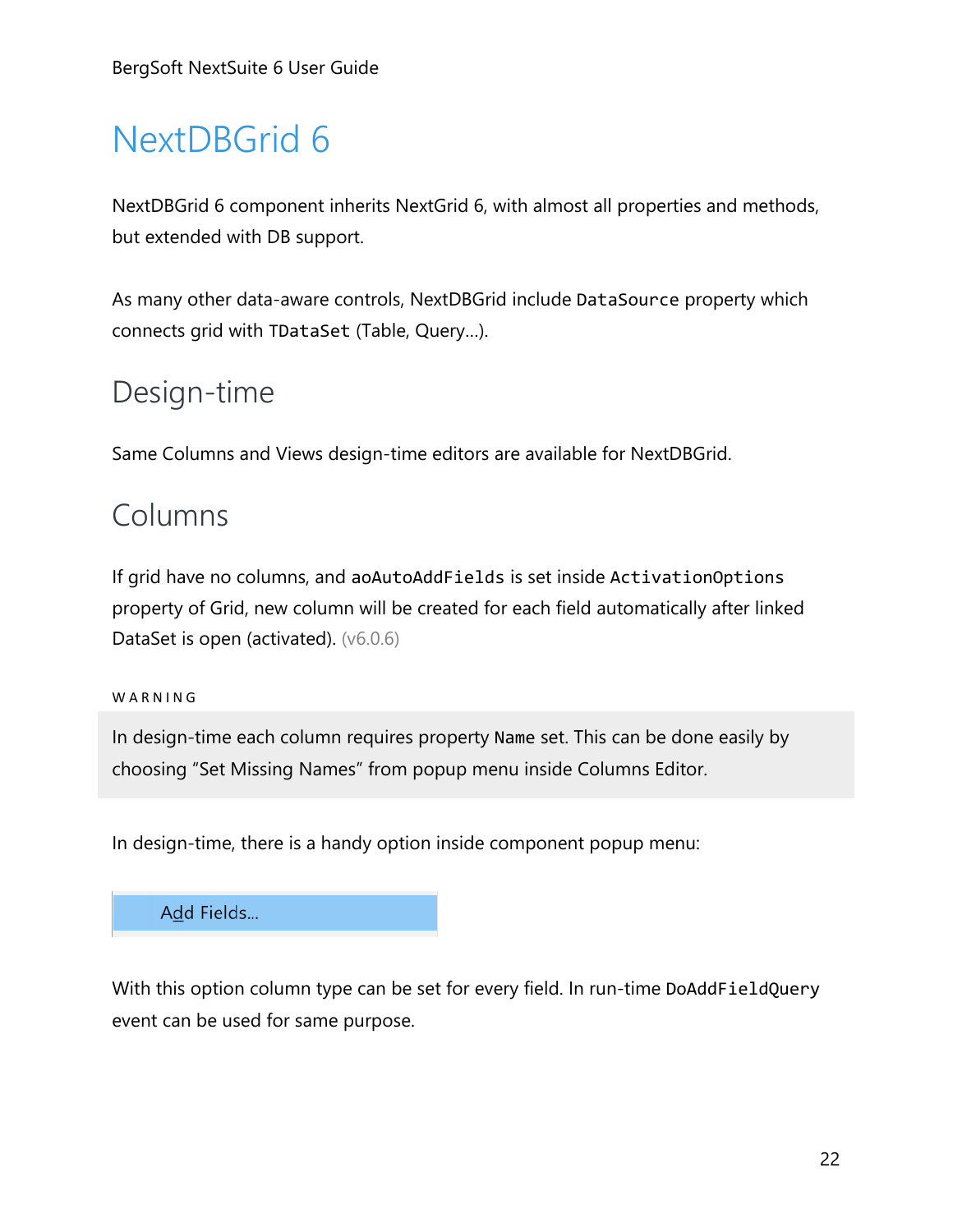# DataBinding

NexDBGrid use same columns from NextGrid and extend them with DataBinding property:



If DataSet is open, field associated with column can be chosen by DataBinding.FieldName property after column is selected in Columns Editor.

If dboUseFieldProperties value of Options property is set to True, column will assign some properties from TField (e.g. Alignment, Visible, ReadOnly etc.). If Column is TNxFloatColumn6 descendant, and field is also of numeric type, additional properties are copied too, for example: DisplayFormat, MaxValue, Precision…

Some columns like checkbox column (TNxDBCheckBoxColumn6) add some data-related properties that doesn't exists in non-db version.

In run-time DataBinding property of Grid can be used to access each Column's Field:

#### DELPHI

MyFieldName := NextDBGrid61.DataBinding[IndexOfColumn].FieldName;

## Cells

Even if NextDBGrid6 is data-aware grid component, it still includes Cell property, same as NextGrid6.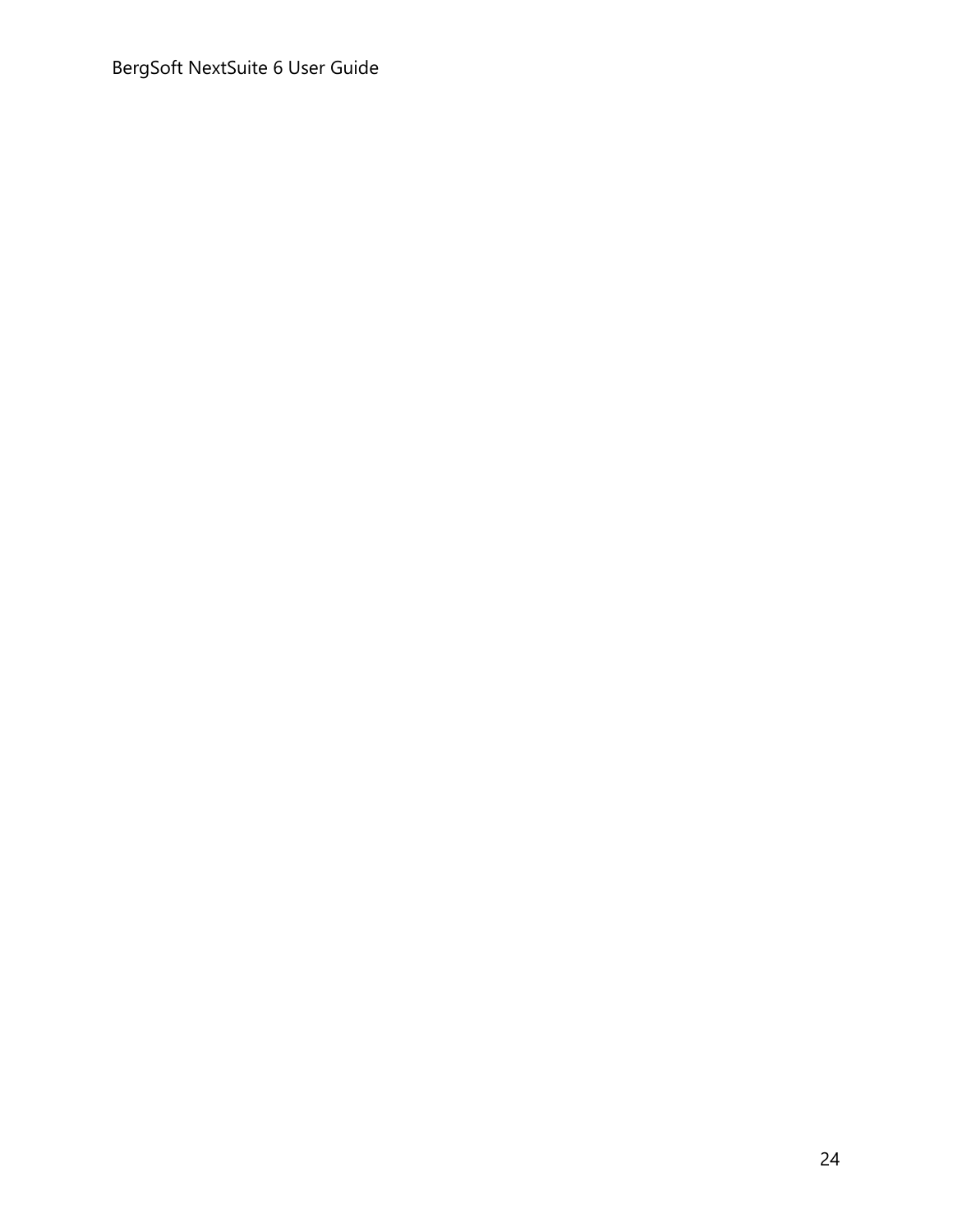# NextInspector 6

NextInspector 6 is Object Inspector (aka. properties control) component with more advanced and modern ways of managing (inspecting) properties.

Smallest element of NextInspector6 is TNxInspectorNode6 which as in RAD Studio Object Inspector can have Caption and Value. Each node also can have children nodes (again, same as in Object Inspector).

Nodes can be easily managed in both design and run-time.

## Design-time

Same as NextGrid6, NextInspector6 also own dedicated design-time editor for managing own data.

Design-time editor can be open in couple of ways:

- a) By double-clicking on NextInspector6 component on form.
- b) By right clicking on NextInspector6 and choosing "Nodes Editor…"



c) By clicking on ellipsis button beside Nodes property of NextInspector6.

## Run-time

Most important property for working with NextInspector6 in run-time is Nodes property.

```
DELPHI
uses NxInspectorNodeClasses6;
...
```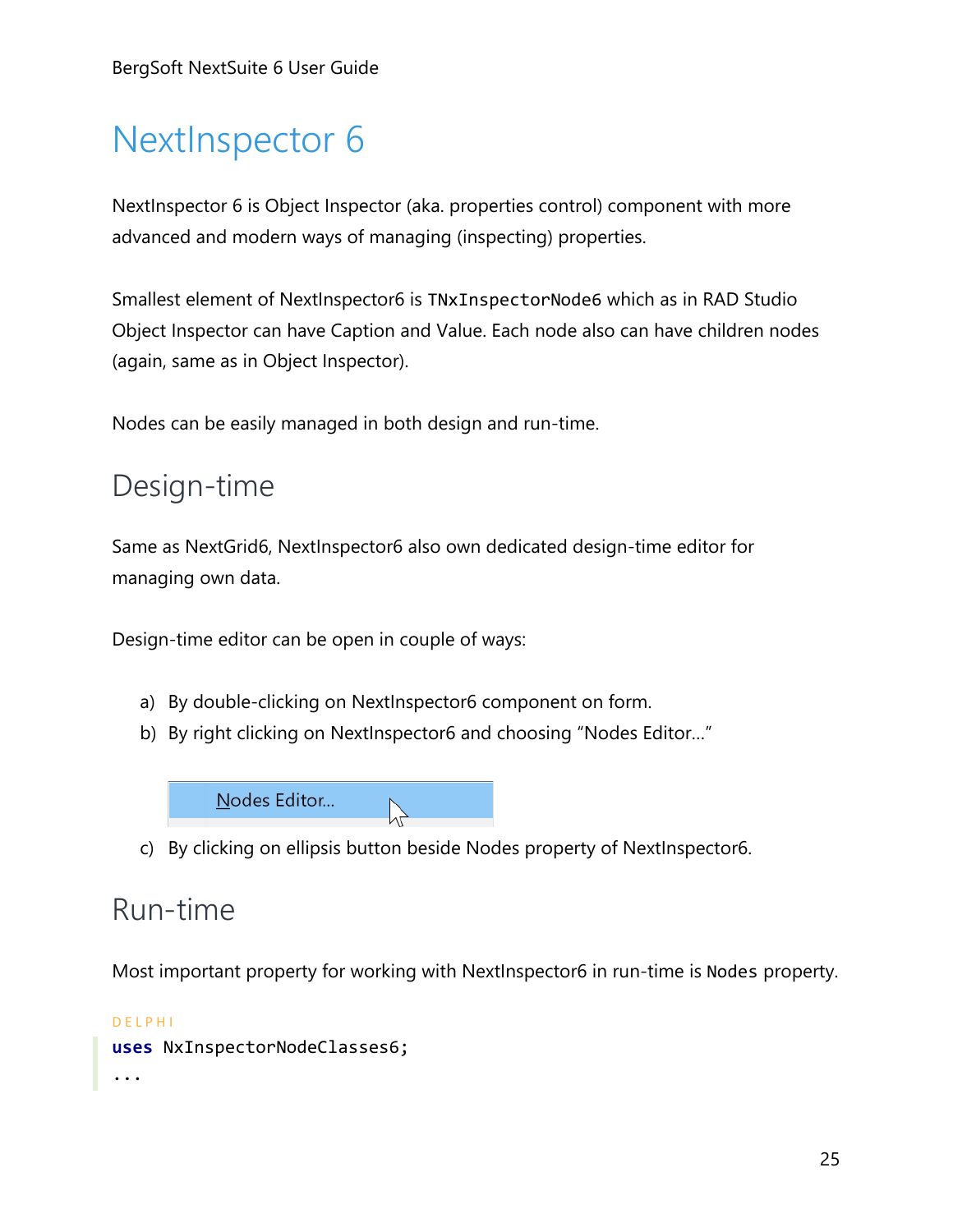NextInspector61.Nodes.Add(NextInspector61.Nodes[0], TNxSpinInspectorNode6);

Add method returns reference to newly added node which can be set immediately:

```
DELPHI
with NextInspector61.Nodes.Add(NextInspector61.Nodes[0],
TNxSpinInspectorNode6) do
begin
  Caption := 'Size';
 ImageIndex := 2; AsInteger := TrackBar1.Position;
end;
```
In following example Spin Node is added, which introduce several new properties to base node class. By using typecasting these properties can be also set:

```
with NextInspector61.Nodes.Add(NextInspector61.Nodes[0],
TNxSpinInspectorNode6) as TNxSpinInspectorNode6 do
begin
  Caption := 'Size';
  ImageIndex := 2;
  AsInteger := TrackBar1.Position;
  // TNxSpinInspectorNode properties
 Max := 50; Precision := 2;
  FormatMask := '0';
end;
```
## Reading properties

Each Node can be linked to published property of other object. For this purpose, there is a BindProperty property for each node.

DELPHI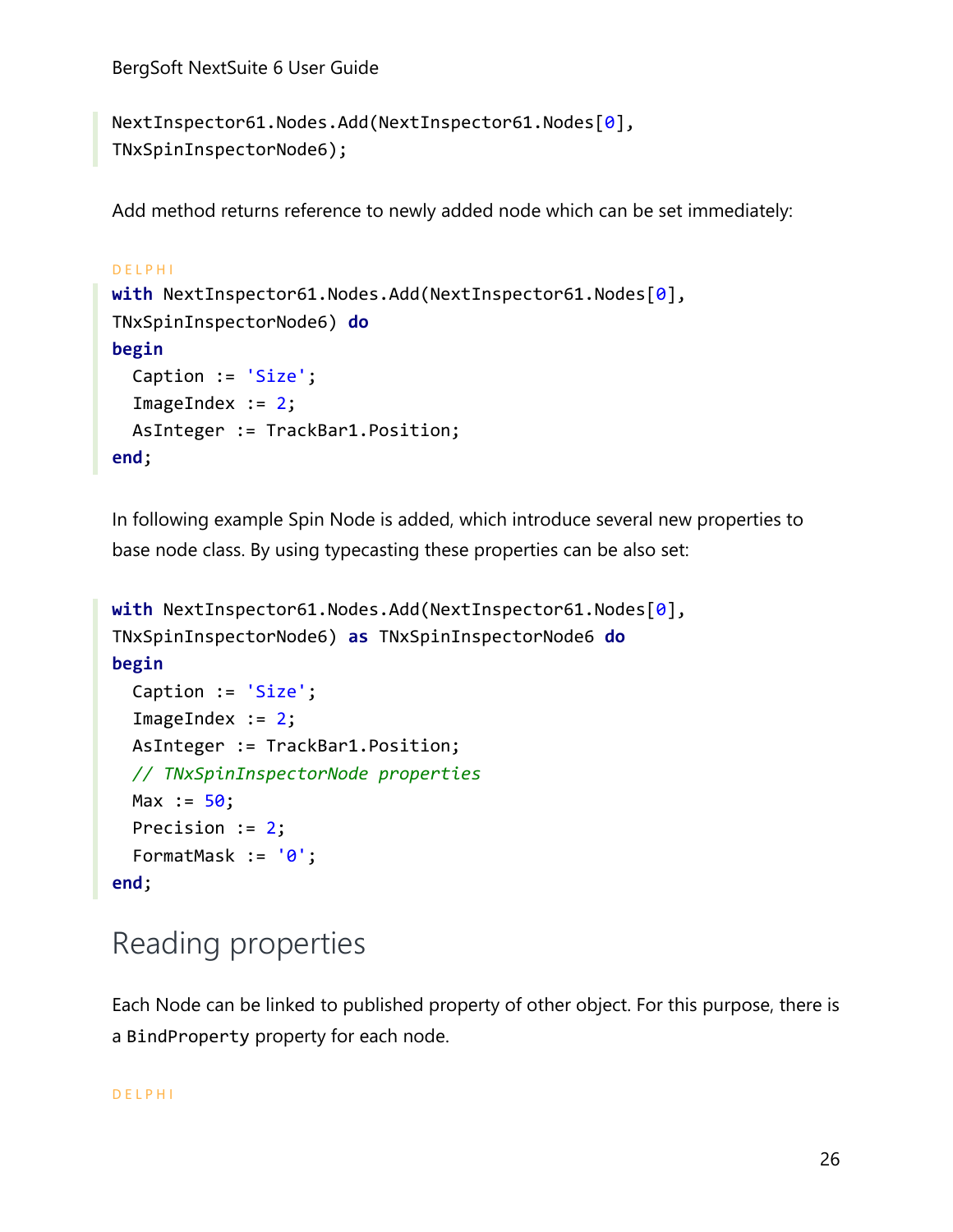L

NextInspector61.ReadProperties(ParentNode);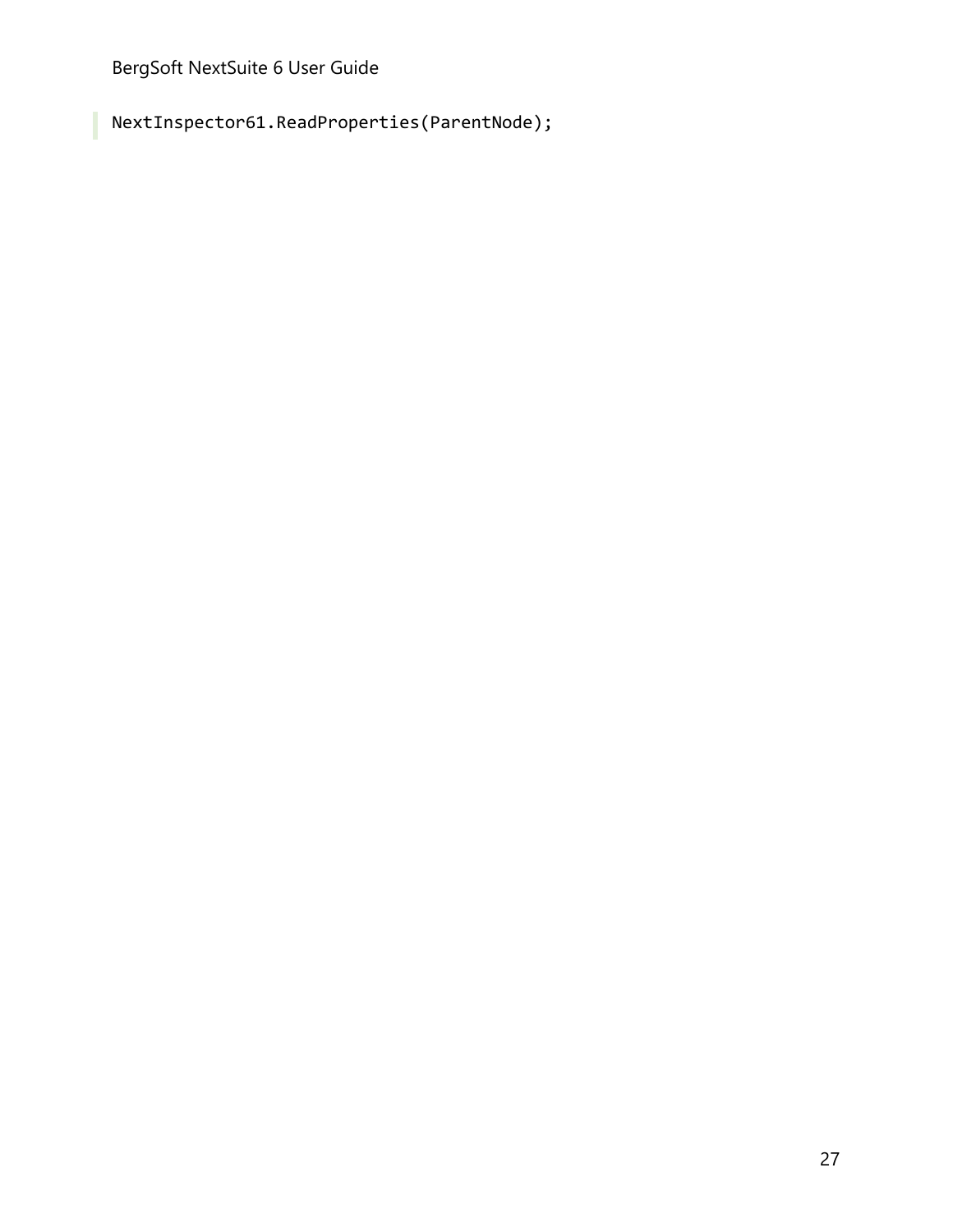# Next Collection 6

Next Collection 6 package consists of dozen smaller, but handy components.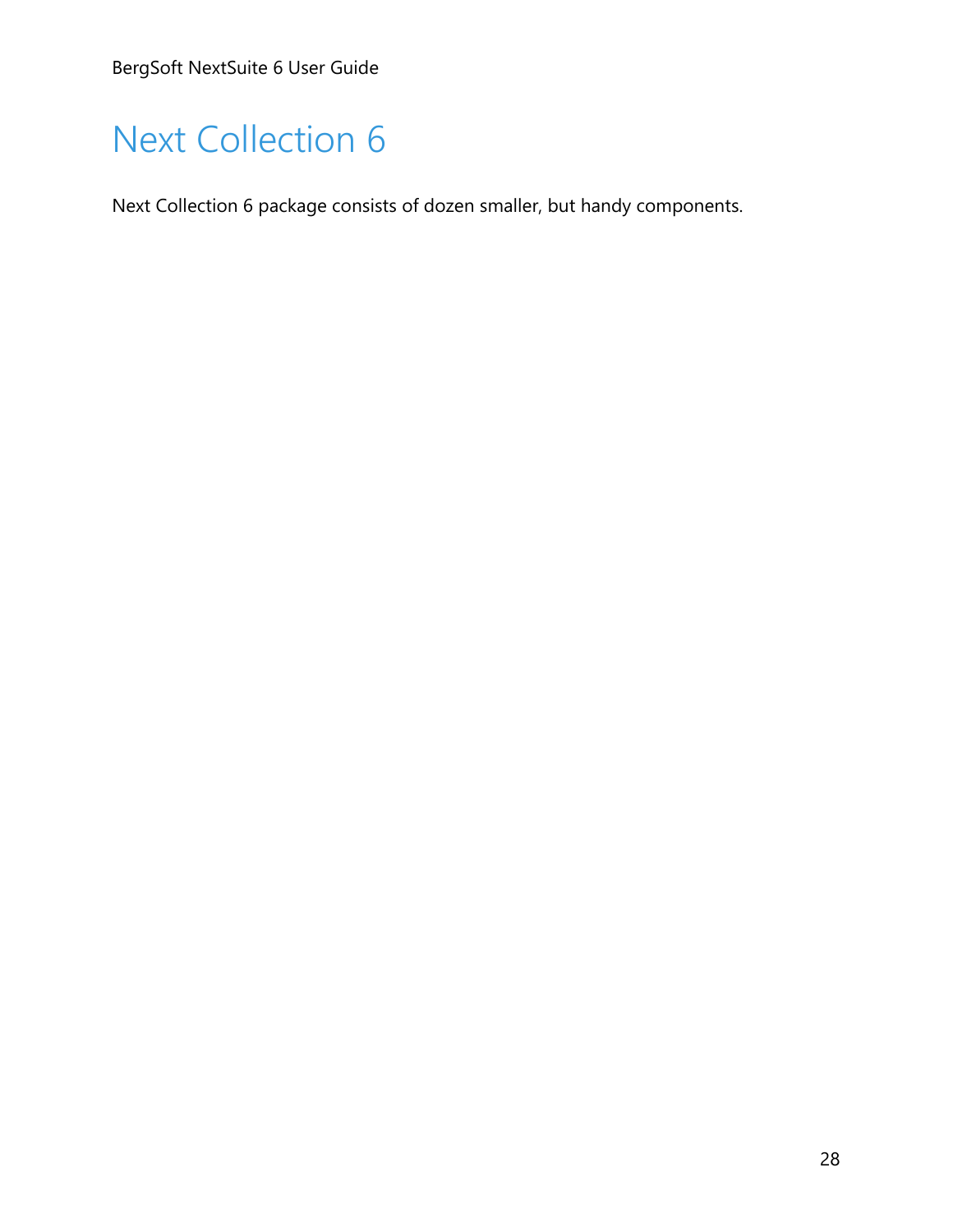## Table of Contents

| <b>NextStandard 6</b>          | $\overline{2}$ |
|--------------------------------|----------------|
| <b>Shared Components</b>       | $\overline{c}$ |
| NxColorScheme6                 | $\overline{2}$ |
| NxStylesSheet6                 | $\mathsf{3}$   |
| <b>NextEditors 6</b>           | 5              |
| NxGridPicker6                  | 6              |
| <b>NextGrid 6</b>              | 7              |
| Design-time                    | 8              |
| <b>Views Editor</b>            | 8              |
| Columns Editor                 | 10             |
| Parts of Column                | 11             |
| Run-time                       | 12             |
| Views in run-time              | 12             |
| Columns in run-time            | 13             |
| <b>Working with Rows</b>       | 13             |
| Adding new rows                | 13             |
| Managing rows                  | 14             |
| Working with Cells             | 15             |
| <b>Accessing Cells</b>         | 15             |
| Optimization                   | 16             |
| Selecting cells                | 16             |
| Editing                        | 18             |
| Interactive property           | 19             |
| Importing and Exporting data   | 20             |
| Saving to and loading from XML | 21             |
| <b>NextDBGrid 6</b>            | 22             |
| Design-time                    | 22             |
| Columns                        | 22             |
| <b>DataBinding</b>             | 23             |
| Cells                          | 23             |
| <b>NextInspector 6</b>         | 25             |
| Design-time                    | 25             |